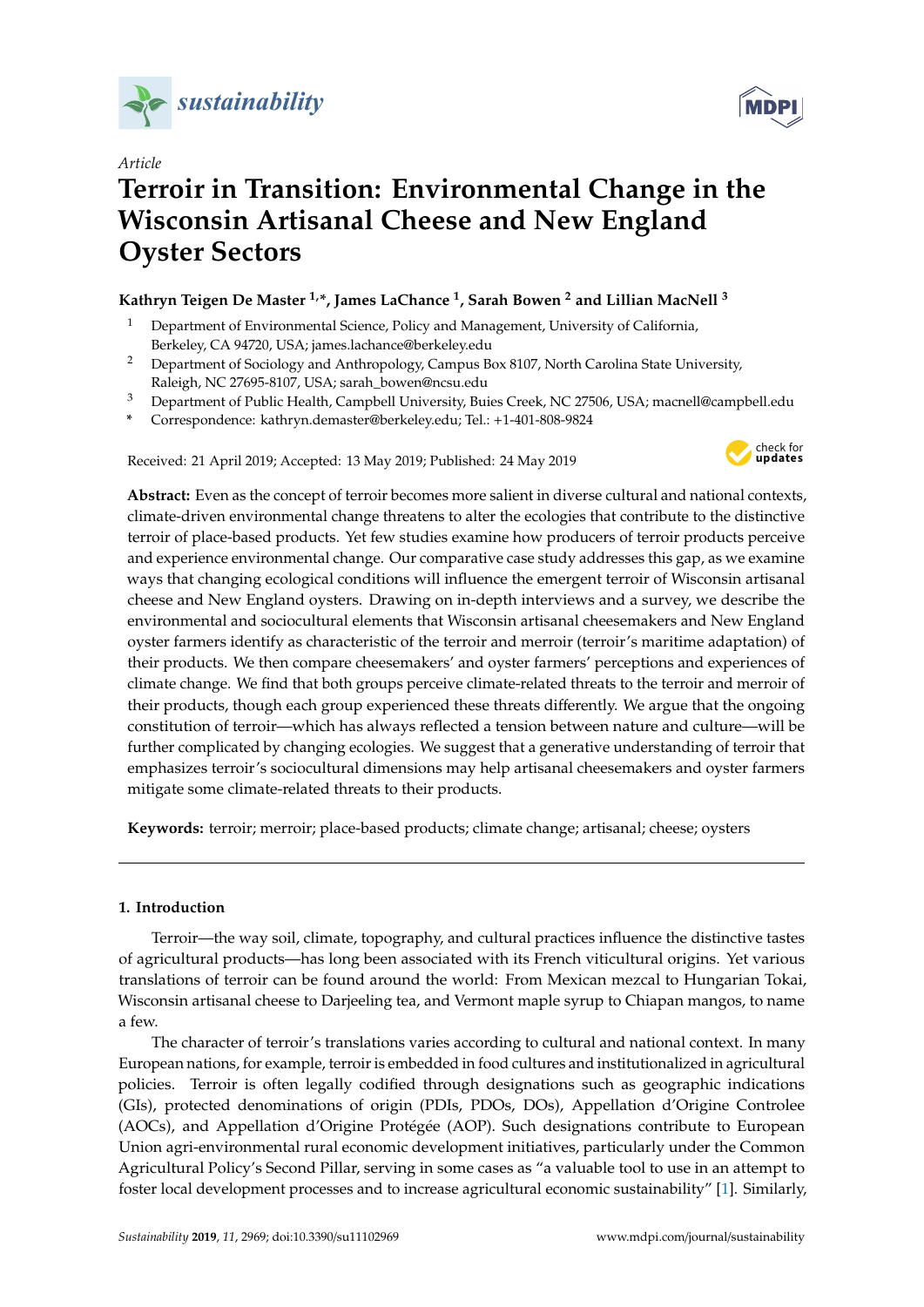countries in the Global South have increasingly adopted legislative frameworks for protecting terroir products as a means of stimulating trade and spurring rural development [\[2\]](#page-18-1). In the US, although terroir translations are not widely embedded within national or state rural development policy initiatives, and with only rare exceptions are designated GIs (e.g., Vidalia onions, Florida oranges, Idaho potatoes), emergent efforts to "test-drive" and "reverse engineer terroir" [\[3\]](#page-18-2) emphasize anchoring foods and drinks to particular places and practices [\[4](#page-18-3)[,5\]](#page-18-4), in an effort to develop new markets for quality foods. This can also reflect American attempts to "emplac[e] our food systems" [\[6\]](#page-18-5) (p. 23) and transcend proximity-based measures of locality, such as "food miles" or face-to-face interactions with producers [\[7](#page-18-6)[–11\]](#page-18-7). Due to their potential to foster rural development, preserve food practices, and conserve environmental resources, terroir products have been promoted as a promising counter to conventional agriculture [\[12](#page-18-8)[–16\]](#page-18-9).

However, even as various translations of terroir have become more salient in many contexts, climate-driven environmental change threatens to alter the ecologies and signature qualities associated with these diverse places, creating new challenges for producers. For example, studies suggest that North American maple syrup producers [\[17\]](#page-18-10), Lake Superior wild rice cultivators [\[18\]](#page-19-0), and Arabica coffee growers [\[19\]](#page-19-1) face climate change effects that could impact the very viability of their products. Climate impacts may also influence the quality and distinctiveness of terroir products, such as wine varietals [\[20\]](#page-19-2) and tea [\[21,](#page-19-3)[22\]](#page-19-4). Conversely, in some cases climate-driven environmental change may even catalyze opportunities for some place-based products, such as those seen with the resurrection of ancestral wine varieties in Spain or the favoring of climate-hardy regional heirloom apple varieties in Appalachia [\[23\]](#page-19-5).

Yet in spite of the increasing evidence of climate-driven environmental impacts on the quality, distinctiveness, and viability of terroir products, the existing scholarship is relatively silent on how place-based producers perceive and experience climate-driven environmental change, as well as how that change may impact their products and practices. We address this silence as we examine how changing environmental conditions may influence the emergent terroir of two place-based products: Wisconsin artisanal cheese and New England oysters. We begin by describing environmental and sociocultural elements identified by Wisconsin artisanal cheesemakers and New England oyster farmers as contributing to the terroir and merroir (terroir's maritime adaptation) of their cheese and oysters. Second, we compare how cheesemakers and oyster farmers perceive and experience environmental change in their respective sectors.

Our findings indicate that cheesemakers and oyster farmers perceive climate-related threats to the distinctive terroir and merroir of their products. In our study, however, each group experienced these threats differently. New England oyster farmers, for example, expressed a widely-shared recognition of the effects of climate-driven environmental change on the quality and distinctive taste of their oysters. In contrast, in initial interviews, Wisconsin cheesemakers did not cite climate change as a significant threat to the terroir of their cheese. However, their perspectives shifted following a severe drought in 2012, when cheesemakers began expressing concerns about potential impacts of environmental change on their operations. Both Wisconsin cheesemakers and New England oyster farmers showed signs of some adaptive efforts to protect the terroir and merroir of their products, in response to climate impacts. We argue that the ongoing constitution of terroir—which has always reflected a complex and delicate tension between nature and culture—will be further complicated by changing and unpredictable ecological conditions, necessitating new institutional, consumer, and producer adaptations.

#### *Terroir Discursives: Nature*/*Culture and Tradition*/*Modernity*

Scholarly debates on terroir have focused largely on two related tensions: between nature and culture, and between tradition and modernity. The negotiation of these two tensions allows us to explore the relative importance of ecological conditions and sociocultural practices in the constitution of terroir, as well as its static versus dynamic nature, in the face of environmental change.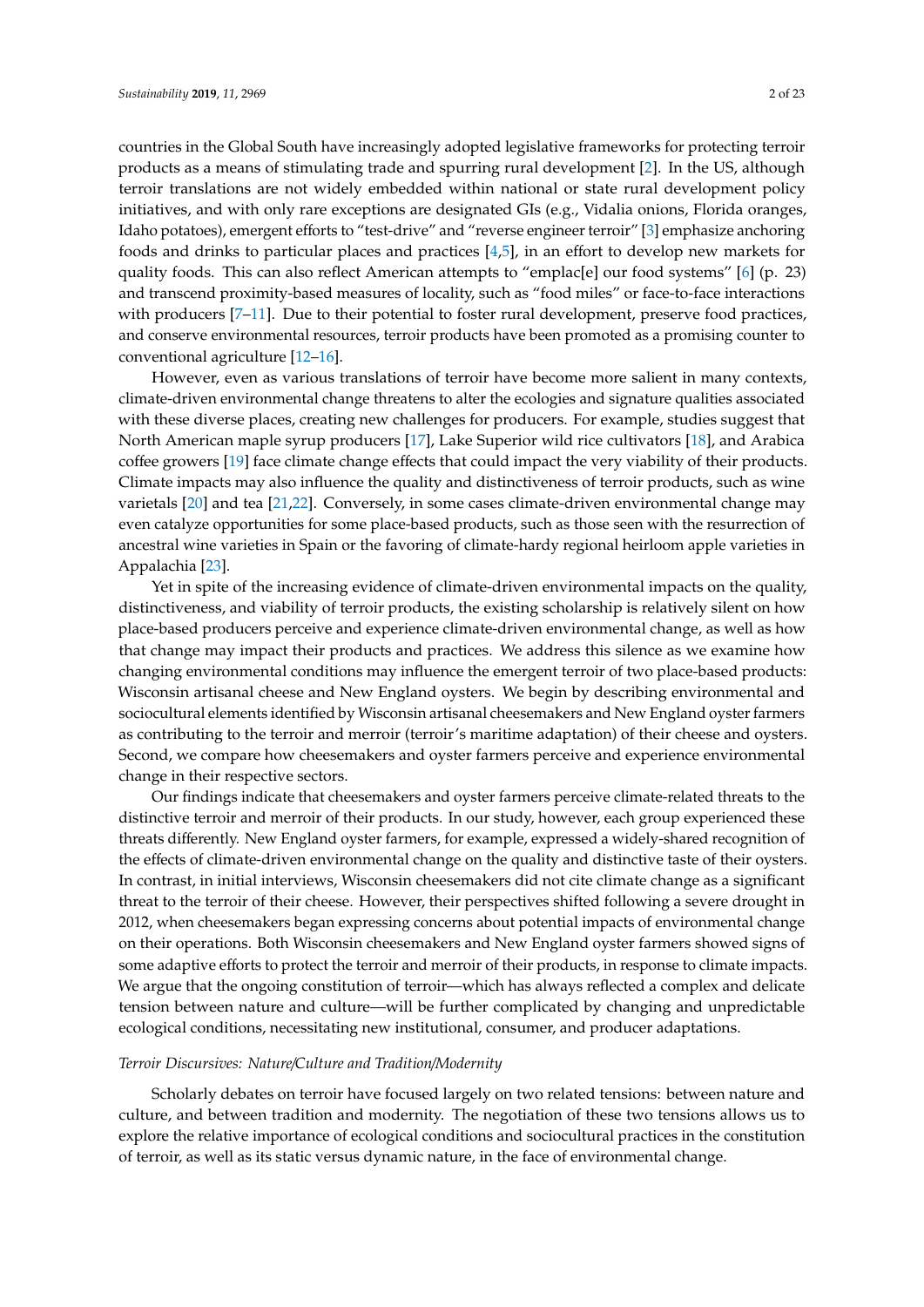Many debates focus on the primacy of either ecological or sociocultural elements in the construction of terroir. Early articulations of terroir in France underscored the environmental origins of the distinctive qualities of French cuisine. As early as 1789, the French historian Pierre Jean-Baptiste Le Grand d'Aussy described how French cuisine was embedded in "what nature has seen fit to allow each of our provinces to produce" [\[12\]](#page-18-8) (p. 11). Contemporary articulations of terroir that emphasize the primacy of ecological contributions suggest it emerges through unearthing specific environmental qualities in foods, rather than generating them in an alchemic dialogue with nature. As Barham [\[24\]](#page-19-6) (p. 136) describes, this vision of terroir focuses on "interpreting what is there in nature to be known, rather than viewing nature as an obstacle to be overcome or controlled for production." Importantly, a focus on the primacy of terroir's environmental factors—climate, microclimate, soil, and "terre" (land)—tends to present terroir as statically linked to specific, relatively stable nature(s), fixed in place as well as time.

Despite the longstanding focus on the environmental origins of terroir, many scholars argue that sociocultural contributions, such as producer practices, are—and always have been—more central to terroir's constitution. For example, Trubek [\[14\]](#page-18-11) notes that in France, "it was ultimately France's food culture, more than the natural environment, that created the gout (or taste) of terroir." Elsewhere Trubek et al. [\[16\]](#page-18-9) also note that "a complex local 'social imaginary'" is at the heart of the idea of terroir, one that emphasizes its history and traditional practices. Barnea [\[25\]](#page-19-7) (p. 624, 633), drawing upon Lukacs' [\[26\]](#page-19-8) history of wine, similarly describes the ways that the legal codification of terroir in France linked to Bordeaux region wines was primarily the result of a socially-constructed "mythology of unbroken tradition" designed to "suppress fraud and maintain wine reputation." Moreover, as Demossier (2011) illustrates in her examination of the changing nature of French wine terroir, a "paradigm shift" is underway; contemporary framings of terroir have begun to place greater emphasis on the active role of culture and producers dialoguing with nature to create signature tastes [\[27\]](#page-19-9).

In addition to the scholarly dialogues concerning the environmental versus sociocultural contributions to terroir, another key debate navigates the tensions between tradition and modernity. This debate largely focuses on the static versus dynamic nature of terroir—whether, and to what degree, terroir is wedded to unchanging traditions or is a result of ongoing sociocultural adaptions. In articulations of terroir that emphasize tradition's primacy, terroir is presented "as the carrier of memory, history, and culture, but also ... a component of the larger 'imagined community'" [\[16\]](#page-18-9) (p. 140). In such conceptualizations, the nostalgia for a "lost past" serves an important social function, and terroir plays a role in shaping modern national identities by "provid[ing] a secure landmark at a time of change . . . [while] also hid[ing] ruptures, conflicts and tensions" [\[28\]](#page-19-10) (p. 127).

Yet others argue that attempts to obscure ruptures, tensions, and change—by codifying tradition and institutionalizing terroir through labels and designations, such as GIs, PDOs, GIs, and AOCs—can also generate static notions of culture, potentially limiting producer innovation [\[29\]](#page-19-11). As Demossier explains, "public policy regarding heritage, food and foodstuffs is in many ways paradoxical by fixing 'traditional' ways of doing things while, at the same time, emphasizing modernization, reforms and adaptation to global market forces" [\[28\]](#page-19-10) (p. 125) (see also [\[30\]](#page-19-12)). Indeed, even as tradition is valorized, terroir products also embody a contradiction when those traditions find value in hypermodern global markets. Barham [\[24\]](#page-19-6) argues this contradiction reflects "a conscious and active social construction of the present by various groups . . . who jostle for position in their efforts to recover and revalorize elements of the rural past, to be used in asserting a new vision of the rural future" [\[24\]](#page-19-6) (p. 132). This construction of terroir can also engender what Potter and Tilzey [\[31\]](#page-19-13) have termed the "consumption countryside," in which terroir products reflect a "profitable production of nostalgia" [\[28\]](#page-19-10). Such a commodification of terroir to serve modern markets can reinforce neoliberal governance structures [\[32\]](#page-19-14) and foster "museums of production" in tokenizing ways, altering the very nature of place-based products [\[29\]](#page-19-11).

Both of these debates—environmental versus cultural constructions of terroir, and tradition versus modernity—reflect the dynamic and contested nature of terroir. In practice, in spite of discourses that argue otherwise, the distinctive terroir of place-based products has emerged through on-going adaptation—to specific ecologies, food cultures, producer practices, and markets [\[4,](#page-18-3)[27](#page-19-9)[,29](#page-19-11)[,33\]](#page-19-15).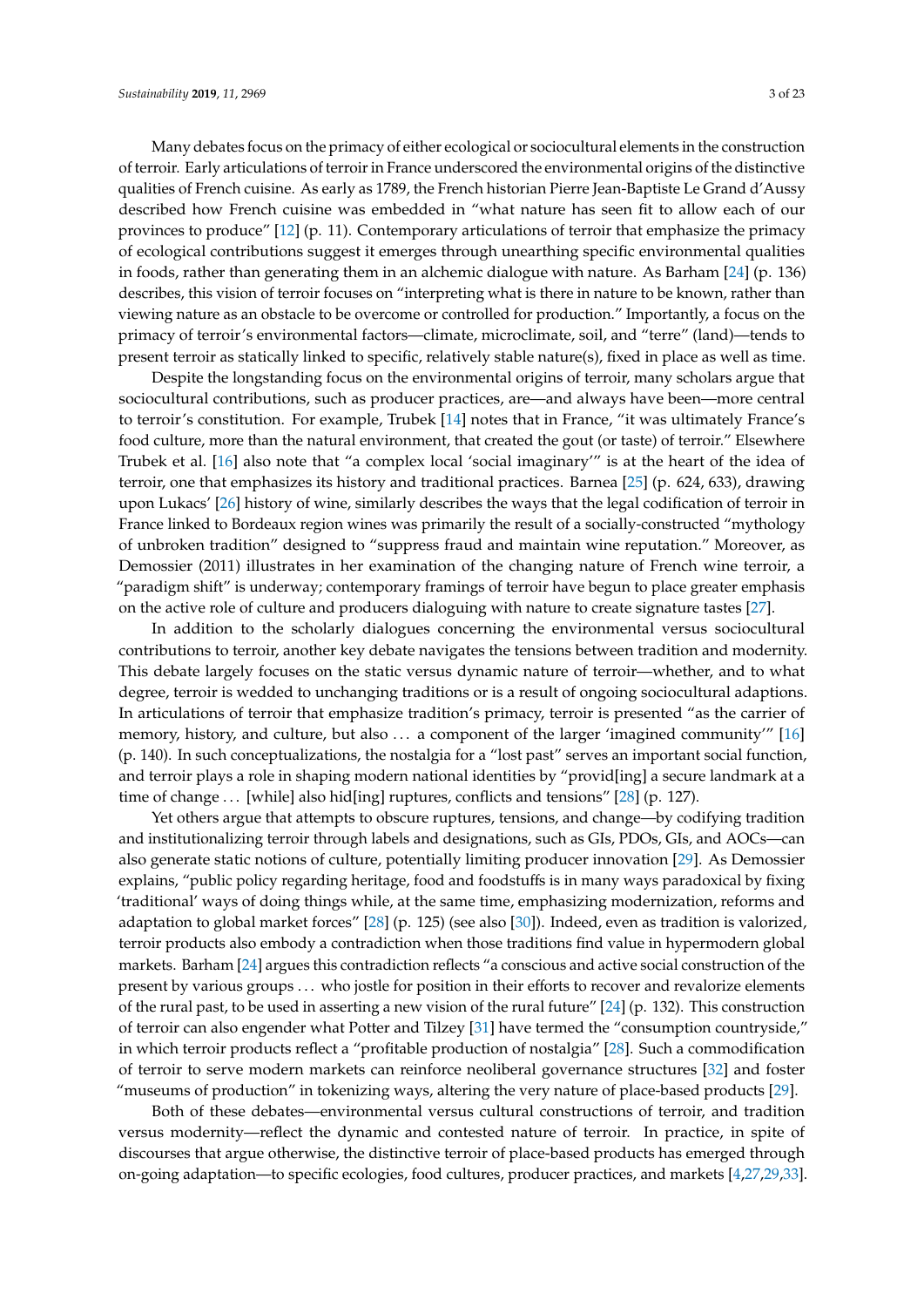As Trubek et al. [\[16\]](#page-18-9) (p. 140) note, "terroir, as well as the appellations that protect it, resulted from a localized and collective conversation that, in many ways, is on-going. The social life of terroir has never been static."

Importantly, however, while scholars argue that the social life of terroir has never been static, with a notable recent exception [\[34\]](#page-19-16), the key debates surrounding terroir's framing are typically premised on the assumption that the ecological context is relatively stable over time. For, although any oenophile is familiar with good or bad years for a wine vintage based on the year's weather, the long-term ecological contexts that define the terroir for that wine have been presumed to be based on consistent ecological assemblages and conditions. Additionally, although there has been considerable conversation around terroir's adaptive versus fixed nature with respect to changing markets, regulations, and sociocultural contexts, the social science literature has given less attention to terroir adaptations in the context of climate-driven environmental transitions.

In contrast, a range of ecological studies have investigated how regional climate change effects are altering the growing conditions and terroir for certain place-based products. For example, Cayan et al. [\[35\]](#page-19-17), Nemani et al. [\[36\]](#page-19-18), and Holland and Smit [\[37\]](#page-19-19) have all examined how climate change will influence wine quality [\[19,](#page-19-1)[38](#page-19-20)[–40\]](#page-19-21). Nicholas et al., for example, find that environmental shifts have already altered "three key phenolic compounds in grape skins important to premium wine quality" [\[20\]](#page-19-2) (p. 1556). They examine the transformation of the geographic components of terroir of California's winegrowing regions and effects on varietals, such as Pinot Noir. Similarly, van Leeuwen et al. [\[41\]](#page-19-22) find that unpredictable regional climates could affect wine quality by influencing the interannual variability of viticulture. Ecologists have also investigated the impacts of climate change on other terroir-based products, including coffee and tea. For instance, Davis et al. [\[42\]](#page-20-0) suggest that higher temperatures can negatively impact the ripening of cultivated Arabica coffee fruits, as well as their yield: increasing average temperatures across the majority of coffee growing regions suggest a decline in Arabica quality and distinctiveness. Ahmed et al. [\[21,](#page-19-3)[22\]](#page-19-4) also show that phytonutrient and secondary metabolite concentrations in tea are susceptible to projected climate variability [\[43\]](#page-20-1).

As ecologists have demonstrated, we can expect that climate-driven environmental change will increasingly affect the environmental conditions that influence the terroir of place-based products. It is therefore critical to examine producer perceptions and experiences of and adaptations to climate-driven environmental change. The way in which terroir of the future is constituted stands to influence social relations, rural livelihoods, regional power dynamics, and economic inequalities. Importantly, which elements of terroir will change or vanish, and which elements will remain stable? Moreover, who—and what factors—will constitute the terroir of the future, in the face of climate-driven environmental change?

#### **2. Material and Methods**

Our study of the effects of environmental change in the Wisconsin artisanal cheese and New England oyster sectors was one component of a broader research project that examined the role of heritage and terroir in fostering agri-food clusters and rural development [\[44\]](#page-20-2). Cases were selected based on preliminary research assessing their potential to foster agri-food clusters, their long-standing links to regional or cultural heritage, and the connections between place/territory and taste or quality of the products. In each case, we explored a range of challenges and opportunities experienced by cheesemakers and oyster farmers.

The Wisconsin artisanal cheese case study from which this analysis was drawn included 26 in-depth semi-structured interviews conducted between 2010 and 2013. Interviews were conducted with retailers, institutional leaders, experts, and 14 artisanal cheesemakers. Most cheesemakers were based in the Driftless Region in southwestern Wisconsin [\[45\]](#page-20-3), home to approximately 70 percent of the state's artisanal cheesemakers [\[46\]](#page-20-4). In interviews we queried cheesemakers and key informants in the sector about their perceptions of the particular factors that contributed to Wisconsin's cheese terroir, as well as the challenges and opportunities they faced. In addition to in-depth interviews, we visited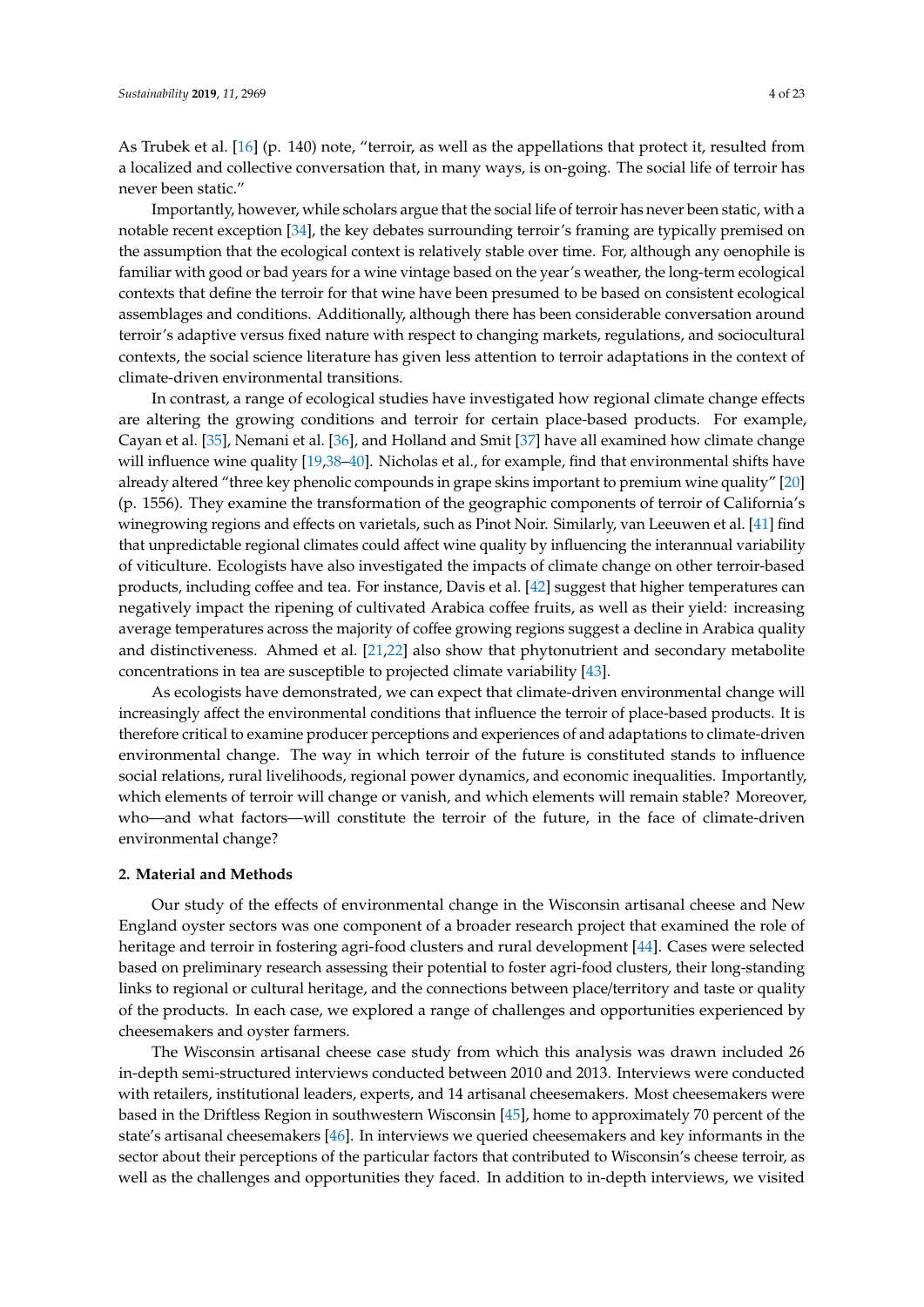cheesemaking plants, farms, retail outlets, and university research facilities, conducting informal interviews and engaging in direct observation. We triangulated our data collection by drawing on secondary data on the evolution of the cheese industry in Wisconsin (e.g., websites, blogs, historical documents) (see also [\[4,](#page-18-3)[47\]](#page-20-5)).

For the New England oyster aquaculture case, we conducted 58 in-depth semi-structured interviews between 2011 and 2012, in two phases. In the first phase, we interviewed sixteen key informants in the oyster sector: Government officials, farmers' association leaders, extension agents, aquaculture coordinators, and seafood distributors. In the second phase, we interviewed 42 New England oyster farmers (approximately ten percent of the sector at the time). The oyster grower sample was stratified by geographic sub-region and then randomized. Sub-regions included (1) the North Shore of Boston through New Hampshire and Maine, (2) the South Shore of Boston, Cape Cod and the Islands, (3) Rhode Island, and (4) Connecticut. Interviews focused on participants' perceptions of the particular factors that contributed to New England oyster heritage and merroir, as well as challenges and opportunities faced by these producers. In addition to in-depth interviews, we triangulated our data collection with participant observation through membership in the East Coast Shellfish Growers' Association (ECSGA). We also attended regional aquaculture conferences and oyster festivals, visited hatcheries, and spent time informally with New England oyster farmers.

As we compared these two place-based product sectors, we noted that for both cheesemakers and oyster farmers, climate-driven environmental change emerged as a challenge to their operations. However, the cheesemakers in our study did not initially report that climate-driven environmental change was having a strong effect on their practices, cheese quality, or overall distinctiveness. During the period of this study, however, a significant challenge to cheesemaker operations came in the form of an extreme weather event: a severe drought in 2012. In order to more fully examine producer experiences of and responses to this drought, we surveyed the artisanal cheesemakers in the Driftless region in early 2013, drawing our survey sample from all artisanal cheesemakers we could locate in exhaustive online searches. Of the 45 producers that received a survey, we received 36 responses (an 80% response rate). In the survey, we asked cheese producers about changes in their production practices and the perceived quality of the milk and cheese before and after the drought, ways the drought had affected their operations, and if they felt that institutional supports could assist them during extreme weather events. We recognize that a single weather event, such as this drought, cannot be causally linked to shifts in long-term climate patterns. However, given that climate change in the region is expected to increase periodic extreme weather events—from summer droughts to spring floods [\[48,](#page-20-6)[49\]](#page-20-7)—the drought allowed us to consider a preview event with which to explore how cheesemakers perceive and experience the impacts of changing environmental conditions.

Unlike cheesemakers, the oyster farmers we interviewed did not mention specific weather events. Rather, they reported experiencing challenges related to environmental change that they perceived to be more gradual and persistent, and they reported observable effects over time, in the course of their careers (for most oyster farmers, this spanned five to thirty years). For example, oyster farmers frequently mentioned concern over the effects of warming ocean temperatures on their oyster quality and also cited significant concerns about ocean acidification and disease. They also worried that the distinctive sweet taste of their oysters that they associated with cold ocean temperatures was at risk.

All interviews for both cases were transcribed and coded for key themes, using NVivo qualitative analysis software. Our initial codes were purposely broad, and we paid particular attention to how oyster farmers and cheesemakers framed challenges to the quality of their products. We subsequently refined our coding to include climate factors and specificities related to environmental change. We analyzed the survey data by calculating aggregate results across all survey responses (for example, the percentage of producers reporting that the drought had affected their current operation). We analyzed responses to the open-ended survey questions by looking at key themes that emerged in the responses.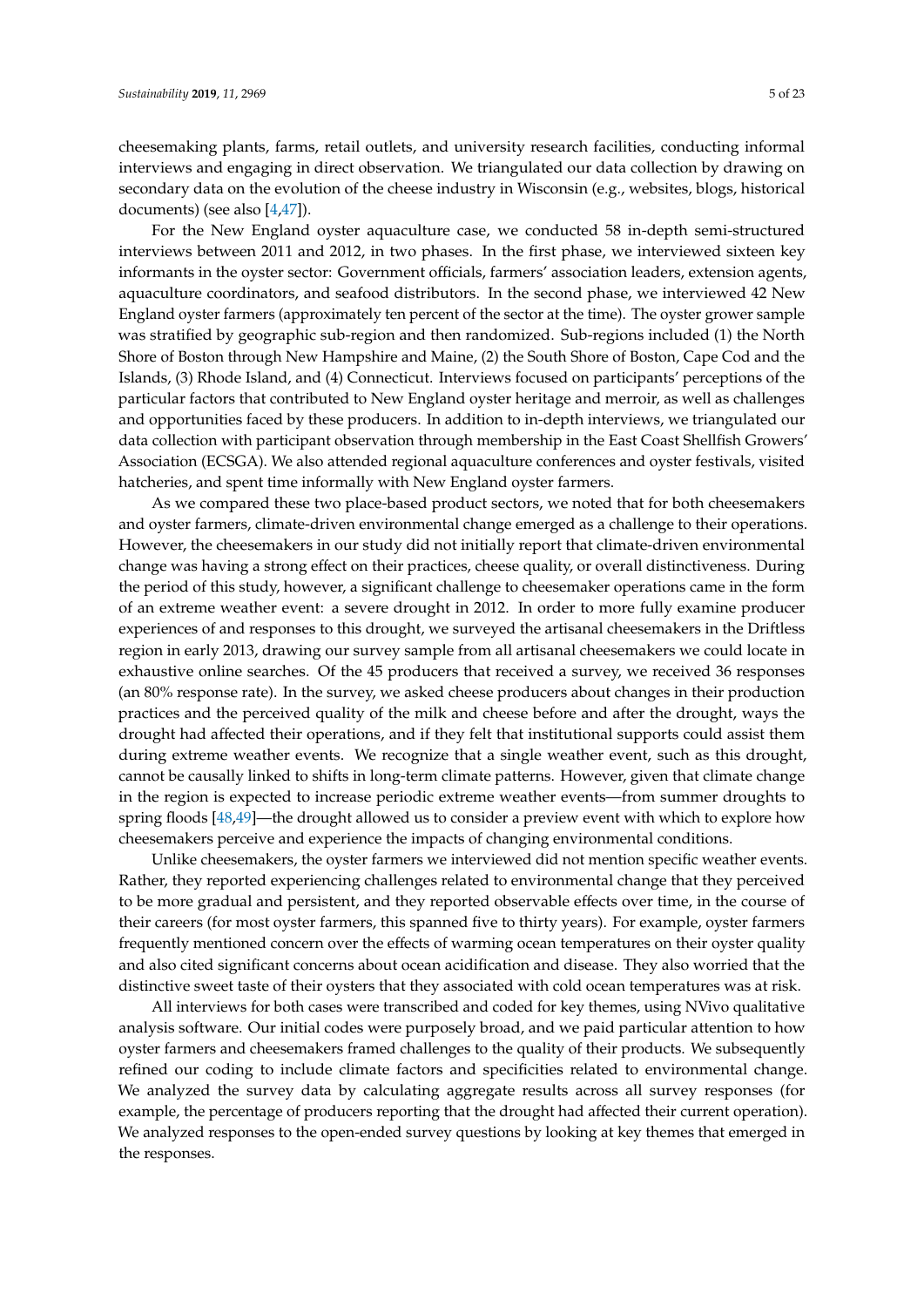#### *2.1. Wisconsin Artisanal Cheese Case*

Cheese production in Wisconsin is part of a longstanding cultural heritage that began with European immigrants who settled in the state in the early 1800s. By the 1920s, close to three thousand cheese factories dotted the state, ref. [\[50\]](#page-20-8) contributing to Wisconsin's moniker "America's Dairyland." Production of "American cheddar" dominated, though nearly a quarter of cheese production included so-called foreign cheeses: Limburger, Brick, and Emmenthaler Swiss [\[3\]](#page-18-2). The state's conventional cheese production declined between 1922 and 1980, but a resurgence of interest in specialty and artisanal cheeses in the mid-1990s helped spark Wisconsin's "cheese renaissance." In 1994, the Wisconsin Master Cheesemaker program was established to help foster that renaissance by providing high quality training to a group of emergent expert cheesemakers, some of whom had also visited European cheesemaking operations [\[51\]](#page-20-9). Today, specialty retailers and restaurateurs cater to a growing consumer base with a myriad of farmstead, artisanal, seasonal, mixed milk, and grass-based cheeses.

In 2016 Wisconsin's 144 cheese plants and farm-based producers led the nation in cheese production, producing approximately 27% of U.S. cheese and ranking fourth in the world for global cheese production [\[52\]](#page-20-10). Wisconsin also produces close to half of the nation's specialty cheeses, accounting for nearly a quarter of Wisconsin production and fueling the state's 5.5% growth in the sector with over 600 cheese varieties, including 65 cheeses original to Wisconsin [\[50\]](#page-20-8). In addition to specialty cheeses, Wisconsin produces dozens of artisanal offerings, many of which are handcrafted, aged carefully in cheese caves, use raw milk ingredients, are crafted by Master Cheesemakers, and garner a price premium over more standard offerings. Experienced aficionados describe the flavor profiles of Wisconsin's artisanal offerings with the nuance of wine sommeliers, contributing to the emergent terroir narrative of this placed-based product.

In spite of the growth and success of the sector, as Wisconsin experiences climate-driven environmental change, ecological research suggests that the state's artisanal cheesemakers will face challenges related to the quality and volume of the milk produced. For example, most climate projections indicate that the numerous microclimates of the Driftless Area, home to the majority of Wisconsin's artisanal cheesemakers, will be altered through increased variability of precipitation and temperature [\[53\]](#page-20-11), which will, in turn, influence the diverse array of forbs and grasses and the consistent quality of forage eaten by dairy livestock. Some studies have highlighted how increased regional temperatures and more frequent heat waves [\[54,](#page-20-12)[55\]](#page-20-13) are likely to increase dairy livestock stressors and impact milk production [\[56\]](#page-20-14), potentially affecting milk quality and availability.

#### *2.2. New England Oyster Case*

New England oysters' regional distinctiveness builds upon a rich heritage of traditional fisheries that includes both wild-harvest and farmed oysters. Human oyster consumption in the region harkens back thousands of years, as evidenced by historic middens (piles of discarded shells) [\[57\]](#page-20-15). Through the early Colonial period, oysters were a main food source while agricultural lands were being developed [\[58\]](#page-20-16), with shells often used as a source of lime [\[59\]](#page-21-0). As New England's oyster industry emerged, regulated coastal leasing systems were developed across the region in the 18th and 19th centuries [\[59](#page-21-0)[,60\]](#page-21-1). Despite a dip in regional production during the Great Depression, which was followed by widespread oyster habitat destruction from the Great Hurricane of 1938, the industry today is experiencing a renaissance.

The revival of New England's oyster sector primarily emphasizes artisanal shellfish farming, in contrast to large-scale commercial oyster production. As of 2012, there were over 400 individual oyster farms in the region. Unlike their predecessors, who sometimes tended thousands of acres under one operation, the majority of today's artisanal oyster farms are small (<1–20 acres) and primarily rely on hatchery cultivated oyster seed and a novel, intensive approach to cultivation. Some farmers participate in shellfish aquaculture as a means of diversifying from wild harvest fisheries. Relatedly, interest has grown in oyster tastings. At these tastings, connoisseurs compare oysters from Cape Cod, Maine, and Rhode Island side by side while exploring wine and beer pairings with particular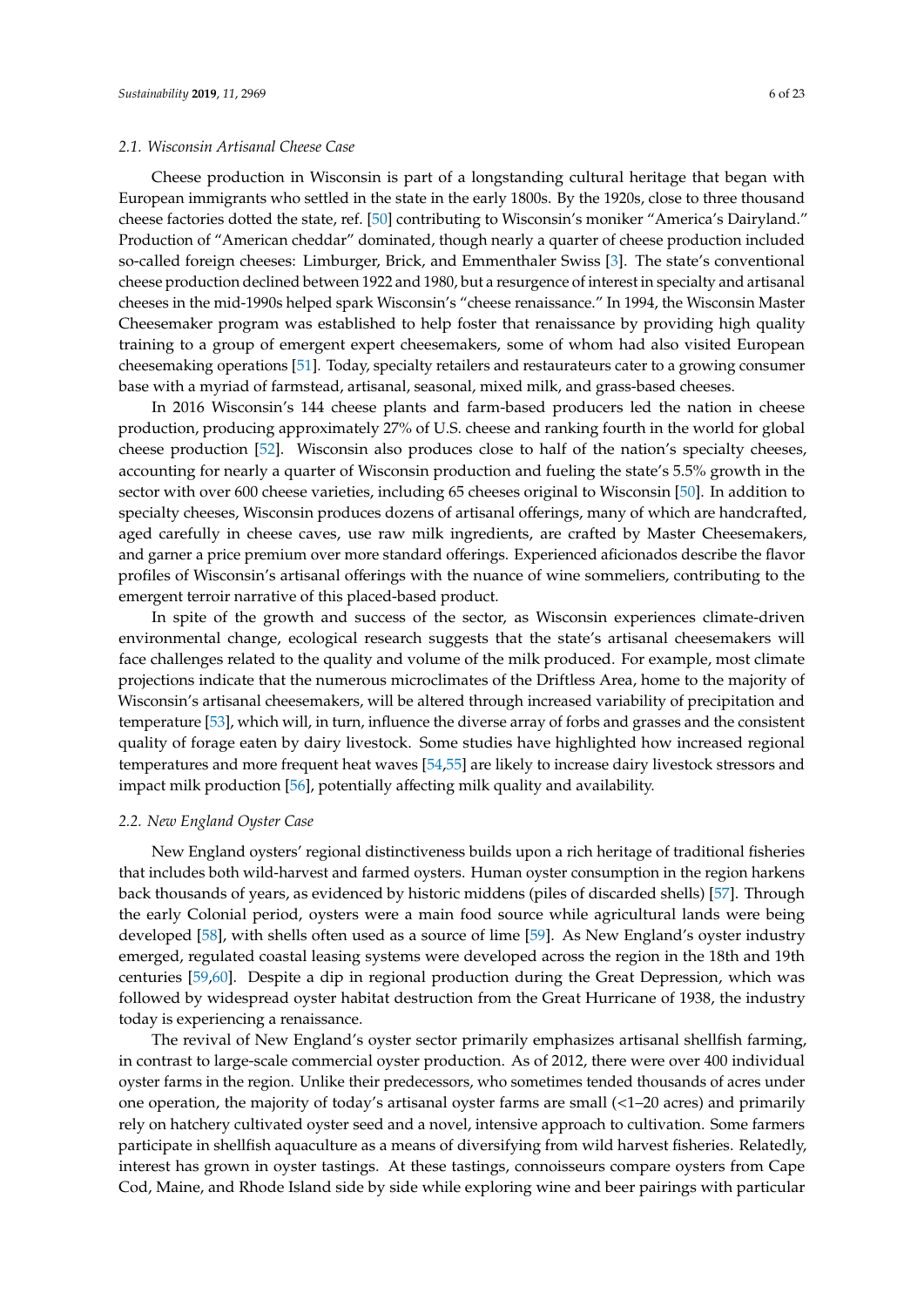oyster varieties, and pay a price premium for the distinctive quality of these oysters. For example, when compared with the US Gulf Coast oysters, New England oysters are widely appreciated by connoisseurs for their hard shells, sweet flavor, and clean taste. Taken together, these characteristics contribute to the emergent merroir of this quality product.

Oyster farmers contend with significant vulnerabilities that may affect the long-term viability of their operations and the emergent merroir of their oysters. The resilience of oyster aquaculture in New England is dependent upon ecosystems that are highly vulnerable to climate-driven change. For example, the Gulf of Maine where most New England oysters are grown is experiencing sea surface temperature increases faster than 99% of the global oceans [\[61\]](#page-21-2). Shellfish populations—both wild and those farmed in aquaculture systems—are also highly susceptible to ocean acidification, a side effect of increased atmospheric  $CO<sub>2</sub>$ , because of the corrosiveness of acidification on calcifiers, particularly at the juvenile stage [\[62,](#page-21-3)[63\]](#page-21-4). The estuaries and bays where oyster leases are commonly located are some of the most vulnerable hotspots for acidification [\[64\]](#page-21-5). The ocean absorbs approximately 30% of anthropogenic  $CO<sub>2</sub>$  [\[65–](#page-21-6)[67\]](#page-21-7), and studies examining climate impacts on New England fisheries emphasize ways that warming ocean temperatures, sea level rise, changing marine biogeochemistry, invasive species, novel disease, and parasite exposure will all directly affect fish and shellfish populations [\[68\]](#page-21-8). Furthermore, many of the New England oyster farmers interviewed in this project were familiar with the challenges that had recently been experienced by oyster farmers in the Pacific Northwest, specifically concerning mass-mortalities of juvenile oysters, of which climate change induced ocean acidification was the main culprit [\[69\]](#page-21-9).

#### **3. Results**

#### *3.1. Contours of Wisconsin Cheese Terroir and New England Oyster Merroir*

Here, we first describe ways in which Wisconsin artisanal cheese producers and New England oyster farmers are identifying specific environmental and sociocultural and factors that they link to the emergent terroir or merroir of their cheese or oysters. Subsequently we detail our findings concerning producer perceptions and experiences of climate-driven environmental change and the potential impacts this change has on the emergent terroir of Wisconsin artisanal cheese and the merroir of New England oysters [\[70\]](#page-21-10).

#### *3.2. Wisconsin Artisanal Cheese Terroir*

Wisconsin artisanal cheese producers described the terroir of their cheeses as a dynamic combination of environmental and sociocultural factors. As seen in Table [1,](#page-6-0) cheesemakers emphasized how the distinctive "taste of place" of Wisconsin's artisanal cheese reflects the unique environmental conditions of the Driftless region, as well as the active involvement of knowledgeable cheesemakers.

<span id="page-6-0"></span>

| <b>Environmental Elements</b>                                                                                                                                                                                    | <b>Sociocultural Practices</b>                                                                                                                                                                                                                                                  |
|------------------------------------------------------------------------------------------------------------------------------------------------------------------------------------------------------------------|---------------------------------------------------------------------------------------------------------------------------------------------------------------------------------------------------------------------------------------------------------------------------------|
| Driftless soil minerals, limestone<br>Forbs and grasses, plant diversity<br>Natural cycles of milk production, calving,<br>$\bullet$<br>and lambing with smaller dairies<br>Seasonality, regional micro-climates | Experiential and multi-generational knowledge<br>$\bullet$<br>Feel of the curd, "hands in the vat" specific<br>$\bullet$<br>production practices (use of raw milk, open vats,<br>grass/feed regimens)<br>Farm-scale production factors<br>$\bullet$<br>(farm management) $[71]$ |

**Table 1.** Environmental and sociocultural elements of terroir.

When identifying the environmental elements that contribute to the terroir of their cheese, many cheesemakers credited the minerals in the soil, particularly those minerals characteristic of the Driftless region. The name "Driftless" references the region's geological history; during the Wisconsin Glacial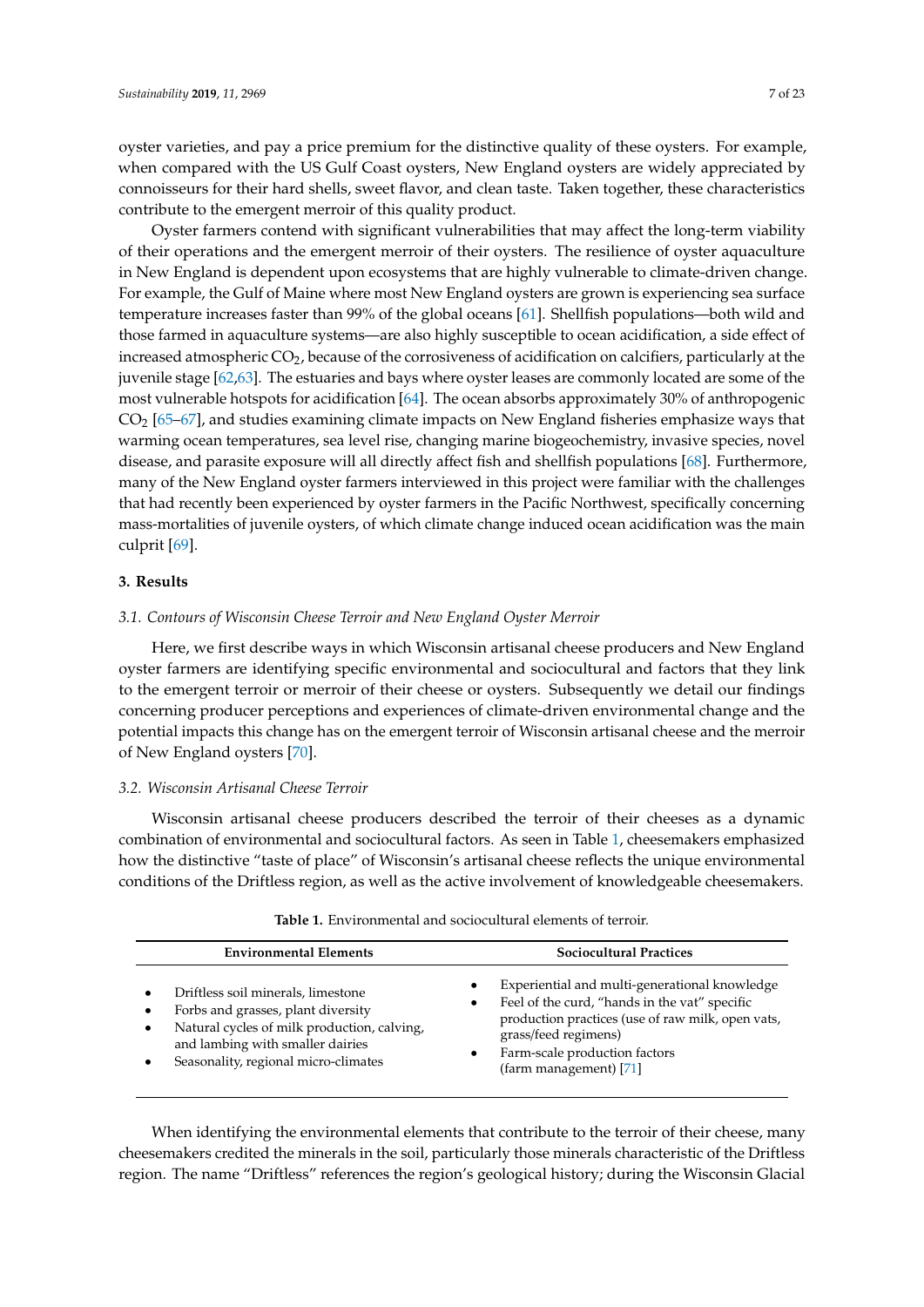Episode, ice blanketed the entire state, with the exception of the Driftless region's upland plateau. As the glaciers retreated from the rest of the state, they eroded the landscape and stripped the soil of minerals, including limestone. The Driftless region, however, maintained its hilly topography and its dolomite limestone soils. One cheesemaker described a widely-shared belief about how the limestone soils influence their cheese, explaining:

We believe—and there is some science to back it up—that the minerals that are in the earth in this area, provide a distinct characteristic in the food that is produced, whether it be vegetables, the water, [or] the milk. Pigs and cows and other animals, sheep and goats are roaming animals—they get their minerals from the grass, which grows from here, and that is the main part of the flavor (see also [\[4\]](#page-18-3)).

Due to its unique geological history and topography, the Driftless region is also characterized by a remarkable number of microclimates that host a myriad of plant species, some of which are found nowhere else in the state [\[72–](#page-21-12)[74\]](#page-21-13). Many cheesemakers described their perception that the diverse array of forbs and grasses provided higher-quality forage for dairy livestock in the region, in turn shaping the unique terroir of the cheeses. As one cheesemaker described:

[T]he flavors that we get are different than the other parts of the country, got a lot of limestone, a lot of granite here ... [This] county's got a tremendous amount of plant diversity, you know, this county's got something like . . . 20,000 species of plants. And that's more diversity than the whole state of Illinois (see also [\[4\]](#page-18-3)).

This diverse forage was particularly important to the Wisconsin artisanal cheesemakers in our study, with many of them associating the distinctiveness of their cheese with milk sourced from grass-based dairies or their own pastured livestock. As one cheese producer explained:

I think you can put a piece of grass-based cheese and a piece of conventional cheese from anybody and I don't know if they would say one is better, but they would say the grass-based one is more complex.

Others focused on the interactions between climate, soil, and forage, which together foster the environmental conditions needed for crafting distinctive, high quality cheeses, as this cheesemaker described:

I would say it's our climate, the climate especially in the Springville/Dodgeville area, it really is, you know, the temperature is right, the pasture is right, it's that whole environment, I think the soil is so rich that it's perfect for the cheesemakers . . . the whole [Driftless] area, it's another incredible region.

While many cheesemakers described how environmental factors shaped the terroir of their cheese, all cheesemakers emphasized the critically important ways that specific cultural practices and producer knowledge contributed to the unique qualities of Wisconsin artisanal cheese. For example, cheesemakers credited first-hand, experiential knowledge for their distinct flavor profiles, emphasizing how they eschewed "short cuts." Many cheesemakers placed a high level of importance on having a "feel" for the cheese by putting one's "hands in the vat". One cheesemaker described this kind of experiential knowledge as second nature, explaining,

In Wisconsin, everything is open vats. So the milk is open, and everything is done by hand. They're cutting the curd with big knives . . . they're putting their fingers in the curd to see when to cut, and it's just like this thing that people take for granted, like—why would you want to push a button when you could have your hands in the milk?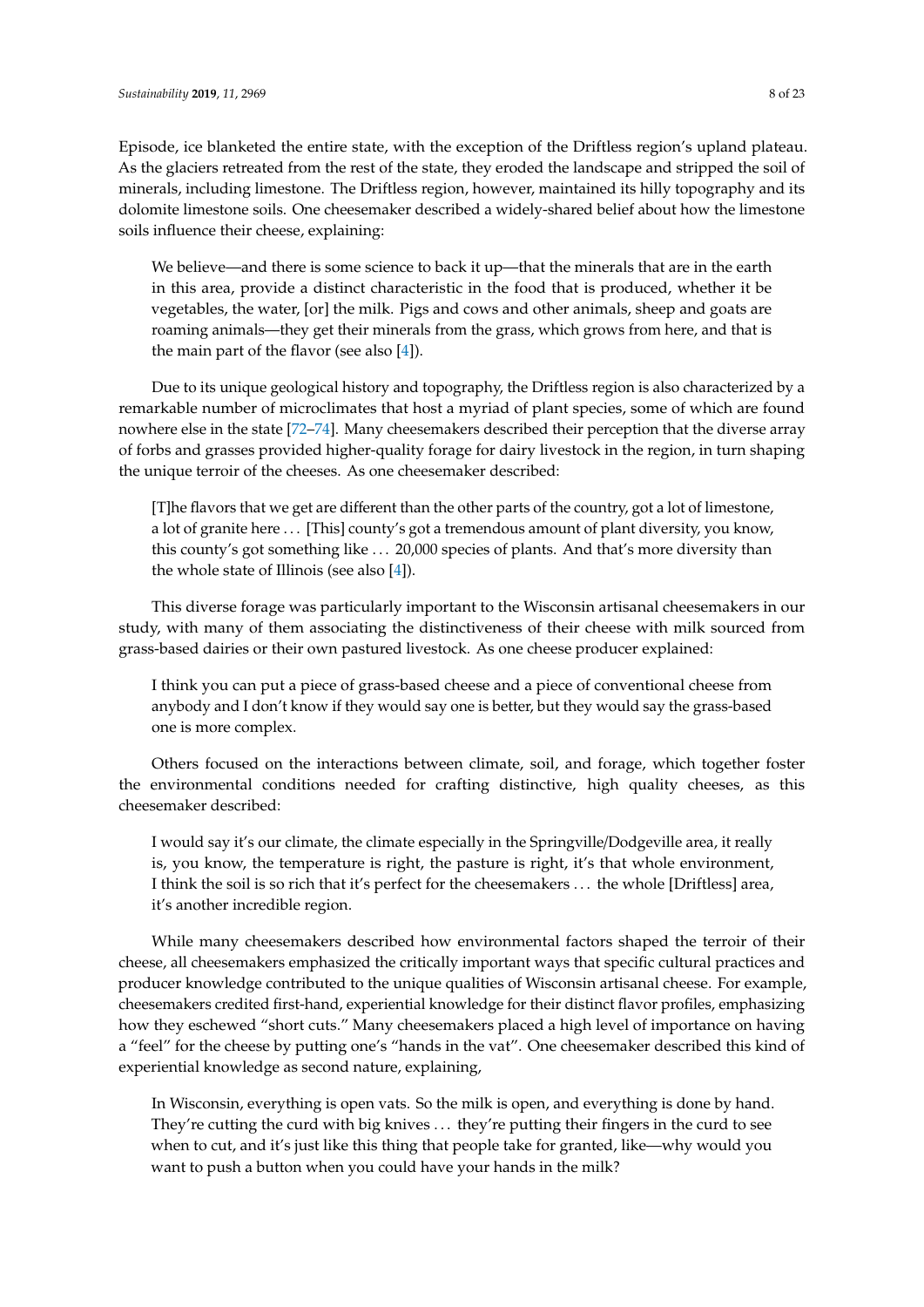Cheesemakers also emphasized the importance of specific cheesemaking practices, including using raw, grass-based, or mixed-milk cheeses, using traditional copper kettles, or aging cheeses on traditional wooden boards. Cheesemakers did not all emphasize the same practices, but their articulations of the importance of a range of practices reflected a shared commitment to quality and careful attention to detail.

In addition to experiential knowledge and specific production practices, artisanal cheesemakers identified the regional cheese heritage of Wisconsin as central to their understanding of Wisconsin cheese's terroir. This longstanding heritage contributes to a multi-generational knowledge that embeds these particular cheeses in a specific place. One cheesemaker described the uniqueness of this heritage:

We have so many third and fourth generation cheese-makers in this state; it's almost like you go into a cheese plant and . . . you start talking casually to the people working there . . . and so and so's great grandfather ran this cheese plant in 1922 . . . it doesn't happen anywhere else in the nation ... nobody has that hundred-year history of cheesemaking.

Finally, some cheesemakers also pointed to how environmental and cultural factors interacted and created Wisconsin's cheese terroir. They emphasized how the taste of the cheese varied by place, arguing that not only the taste of the milk, but the cultures in the cheese, varied by farm and by cheese plant:

Well, I can take milk from my farms, make it into cheese, and it's gonna taste different than if those [milks from my] farms go to another plant. Yeah. Because not only is it the milk that is important, but it's the cultures you use, and it's also the environment in the plant that's also the terroir.

In sum, the cheesemakers articulated a range of environmental and sociocultural factors that contributed to the emergent terroir of their cheeses. However, although many cheesemakers conveyed to us the importance of environmental factors in contributing to the distinctiveness and quality of their cheese, climate-driven environmental change did not emerge as a significant factor influencing the quality or distinctiveness of their cheese in our initial interviews. Yet as we discuss in the next section, we noted that following the extreme drought in 2012, this theme emerged more strongly, informing our decision to conduct a topical survey to assess the impacts of the drought that we discuss in a subsequent section.

#### *3.3. New England Oyster Merroir*

As shown in Table [2,](#page-9-0) New England oyster farmers in our study identified many environmental and sociocultural factors that contribute to the distinctiveness of their oysters. These unique attributes led one oyster grower to explain, "Barnstable harbor is the Napa Valley of oyster growing—I think you can go a step farther and call it a Bordeaux."

The environmental aspects of New England's oyster merroir are embedded in a unique North Atlantic biogeography that includes both a cold-temperate Boreal coastal habitat (from Cape Cod northward to the Strait of Belle Isle, Canada) and a temperate Virginian/Mid-Atlantic coastal habitat (from Cape Cod southward to Cape Hatteras, North Carolina) [\[75\]](#page-21-14). The same glaciers that missed the Driftless region carved numerous bays in New England. Greater coastal type variation lies within these biogeographic regions than in any other region of the Atlantic coast [\[75\]](#page-21-14).

As the oyster farmers in our study articulated their perception of the factors that contribute to a distinctive New England oyster merroir, they identified the region's cold ocean temperatures as particularly important. As one grower described, "the colder water tends to make firmer, sweeter oysters." Oyster farmers characterized New England's cold, clean waters as key to quality, as this grower described: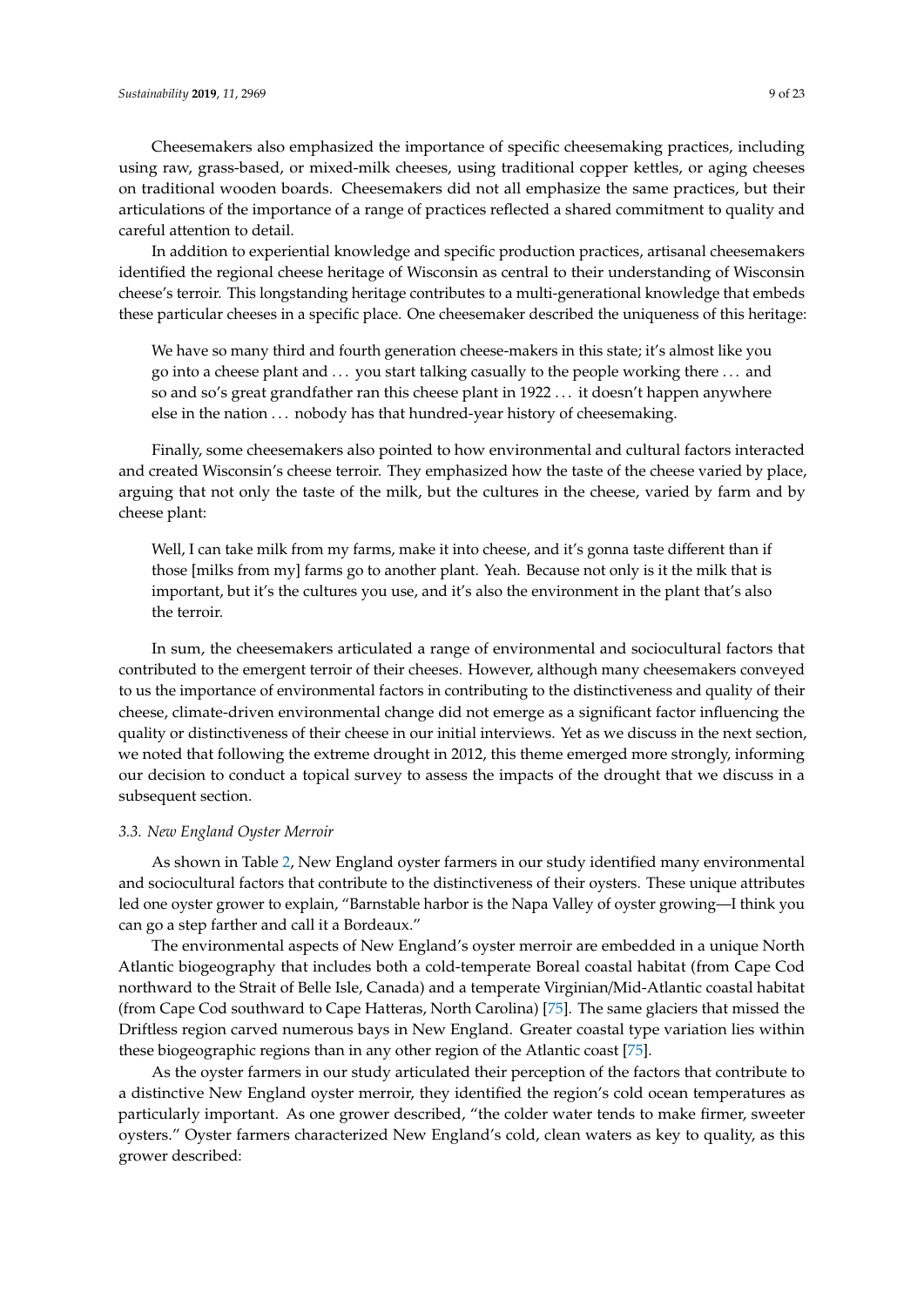New England has always been known for seafood, and you know, clean and fresh. Those are a couple of things that never really are in question, whereas say the Gulf [of Mexico] has issues with their oysters, their water quality.

<span id="page-9-0"></span>

| Environmental                                                                                                                                                                                                                                          | <b>Sociocultural Practices</b>                                                                                                                                                                                                                                                                                                                                                                 |
|--------------------------------------------------------------------------------------------------------------------------------------------------------------------------------------------------------------------------------------------------------|------------------------------------------------------------------------------------------------------------------------------------------------------------------------------------------------------------------------------------------------------------------------------------------------------------------------------------------------------------------------------------------------|
| Temperature<br>Salinity<br>Sediment<br>Average depth of lease<br>Tidal flow and/or magnitude<br>Algae, seaweed<br>Sub-tidal or inter-tidal location<br>Freshwater runoff/stream nearby<br>Species selected * (Crassostrea virginica;<br>Ostrea edulis) | Bottom culture, growing in gear<br>٠<br>Means of harvest (i.e., dredge, by hand from<br>٠<br>gear, SCUBA)<br>Frequency of tumbling<br>٠<br>Selectivity when culling<br>٠<br>Wild spat or hatchery-reared seed (choice of<br>$\bullet$<br>diploid or triploid oyster)<br>Pitting<br>٠<br>Defouling of gear and shells<br>٠<br>Species selected * (Crassostrea virginica;<br>٠<br>Ostrea edulis) |

**Table 2.** Environmental and Sociocultural Elements of Merroir.

\* The species selected is a cultural choice that is embedded in regulations, as well as the biophysical context of the native oyster of the region being *Crassostrea virginica*, also known as the Eastern Oyster. Some farmers also raise *Ostrea edulis*, also known as the "Belon" or "European flat" oyster, which is technically an AOC product from the Belon River in Brittany. As species selection combines environmental and sociocultural elements, it fits within both columns.

In addition to cold water, oyster farmers cited salinity as another important characteristic that has a strong influence on the merroir of New England oysters. Higher salinity produces a brinier oyster, while lower salinity leads to a milder brine flavor. As one grower explained:

New England just doesn't have the rivers like the Mississippi or the enclosed areas like the Chesapeake that are really diluting that salt quality, so, most New England oysters tend to be pretty close to an oceanic salinity level, most people tend to like that in their oysters.

Many oyster farmers reinforced this characteristic, describing cold water and salinity as essential to New England's oyster merroir. As one grower explained:

In terms of oyster quality, that sets ours apart, is that they are a high salinity oyster. There are other areas that have high salinity, too. But, ours is a cold area with high salinity and that combination gives you a very salty, but sweet, oyster.

Oyster farmers regularly noted that consumers could tell the difference in taste in their oysters over, for example, an oyster from the mid-Atlantic or Gulf Coast region. One oyster farmer described the distinctive quality and flavor this way:

I think the key thing probably is the waters tend to be colder earlier on in the season. So the oysters for more of the year are loaded up with glycogen, which is what they use for an energy storage molecule and makes them sweet. So, I think the flavor and the taste are related to that and I do think that differentiates them from other oysters in the mid-Atlantic or Southeast.

In addition to cold temperatures, salinity, and glycogen levels, some oyster farmers emphasized the importance of additional environmental factors, such as sediment or bedrock under their farm or the types of algae their oysters were consuming. One grower said:

One thing for sure is: an oyster is what it lives in. Whatever area they are in and whatever food they get in that area, determines their flavor along with the salinity and whatever else Mother Nature does.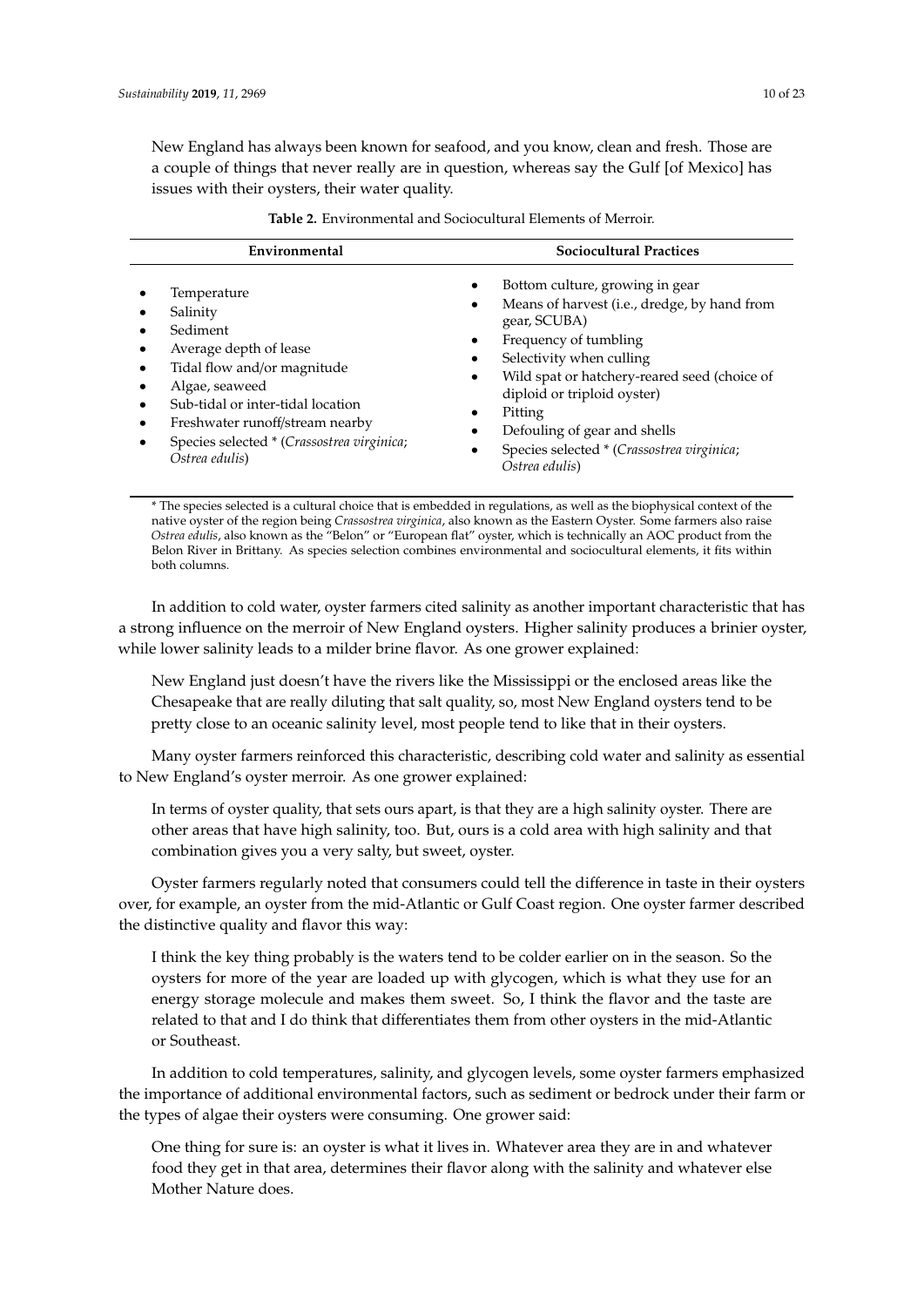In addition to environmental factors, most oyster farmers also identified key sociocultural practices that contributed to the merroir of their oysters. For example, many New England oyster farmers highlighted the importance of the labor-intensive practice of growing oysters in "gear," which entails a large amount of direct handling and protection to create a high-quality product intended primarily for the lucrative half-shell—as opposed to the shucked—market. Most New England oyster farmers use some unique form of gear in their production. Similar to the way Wisconsin artisanal cheesemakers associate having their "hands in the vat" and eschewing "short cuts" to produce high quality cheese, oyster farmers associate the care involved in growing in gear as directly related to oyster quality. One oyster grower stated:

You know, our oysters, they're hand harvested, hand combed. [We] really pay a lot of close attention to delivering a super clean product. So it's just ... [the way] they are handled. We're doing a big number, but they're still treated really, really, nicely. No mechanical process cleaning or harvesting at all.

The hands-on character of most New England oyster farmers extends into the daily cultivation practices. Oyster farmers often described their unique approach to raising oysters in gear, whether it was a particular routine for cleaning oyster shells or equipment, closely choosing the density of oysters in a bag, arranging the gear on the lease, selecting different types of gear for different areas of a lease, or culling in a particular way or with very close attention to size and shape.

Cultural practices of merroir are also evident in the process of pitting oysters that involves taking them out of the water in the winter and storing them in the ground in high-humidity cellars, similar to a root cellar. This practice is labor-intensive, and oyster farmers have been pitting oysters for at least 150 years [\[58\]](#page-20-16) (p. 2), see also [\[76\]](#page-21-15). With near 100% humidity in the pit, the oysters can survive for several months out of the water with limited mortality. New England oyster farmers practice pitting to protect the oysters from destructive winter ice flows in the harbor. As one grower from Rhode Island described:

The guys on the Cape bury them in a pit and you get better survival than us [in the winter]. I mean, these are invertebrates that are masters of shutting down and staying dormant.

In sum, New England's oyster farmers described an assortment of important environmental and sociocultural factors that contributed to their distinctive oyster merroir. When discussing operational challenges, they also expressed significant concerns about how climate-driven environmental change would affect the quality and distinctiveness of their oysters. We examine these results in the next sections.

#### *3.4. Terroir and Merroir Transitions*

In this section, we describe the perceptions and experiences Wisconsin artisanal cheesemakers and New England oyster farmers describe with respect to climate-driven environmental change. We examine ways that such change presents challenges to these farmers and consider how climate-driven environmental change will influence producer practices, their articulations of terroir and merroir, and the distinctiveness of the products themselves.

### *3.5. Wisconsin Artisanal Cheese: Climate-Driven Terroir Transitions*

As mentioned previously, in our initial interviews conducted in 2010 and 2011, Wisconsin artisanal cheesemakers did not report environmental change as a significant factor affecting their cheese quality and distinctiveness. However, during follow-up interviews conducted in 2012, the year of a severe drought in Wisconsin, artisanal cheesemakers expressed concern about the impacts of the drought, as well as future environmental change, on their operations. Some speculated that an increase in drought events might lead to long-term problems for Wisconsin cheesemakers. They wondered if Wisconsin's comparative advantage selling quality cheese might wane due to potentially higher feed costs, if droughts were to become more common. One cheesemaker stated: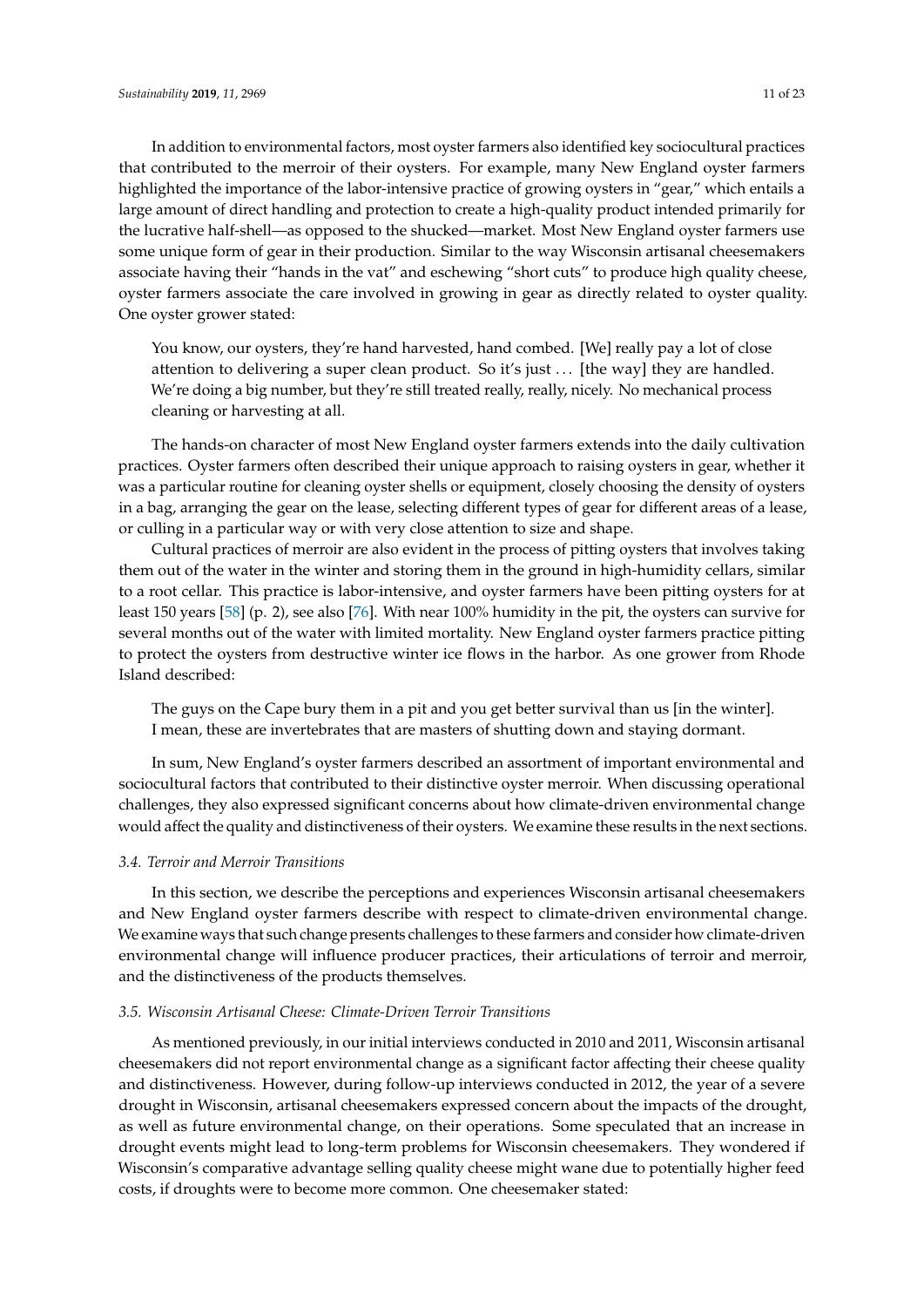Well, I think climate plays some role [in Wisconsin's comparative advantage] ... you know, I have friends of mine that make cheese in Vermont pay \$250/ton for hay  $\ldots$  You know, that ties back to the infrastructure, but it's also climate, and I think some of the Western dairies are struggling with higher fuel costs. They truck everything in and out, greater distances. So, that might be more of an economic advantage that [we have], and quality difference, it's real.  $\frac{1}{2}$ 

Our subsequent survey, conducted to assess the impacts of the 2012 drought on cheesemaker Our subsequent survey, conducted to assess the impacts of the 2012 drought on cheesemaker operations, also indicated that this extreme weather event impacted producer practices and generated significant concern about environmental change. Cheesemakers reported impacts that included increased costs and reduced quality for forage, reduced availability of grass-based milk, a need to significantly increase prices for cheese sold in 2013 following the drought, and shifts in the calving or lambing cycles that affected their operations. Some also described being concerned about the impacts of the drought on the quality of their cheese. Cheesemakers reported responding to the challenges the drought presented by purchasing imported forage, adjusting their cheesemaking schedules, and emphasizing to consumers how seasonal variations in taste were to be expected, framing unevenness as part of the desirable lack of homogeneity that artisanal cheese affords.

As seen in Figure [1,](#page-11-0) our survey indicated that a high percentage of cheesemakers were concerned As seen in Figure 1, our survey indicated that a high percentage of cheesemakers were concerned about the impacts of drought on their operations, with many expressing concerns about potential about the impacts of drought on their operations, with many expressing concerns about potential droughts or other significant future weather-related events: 89% of cheesemakers who responded droughts or other significant future weather-related events: 89% of cheesemakers who responded expressed some level of concern about the drought on their operations, with over 42% reporting that expressed some level of concern about the drought on their operations, with over 42% reporting that they were either "extremely" or "very" concerned. In keeping with this level of concern, as seen in Figure [2,](#page-12-0) 42% of respondents indicated that they either have made or anticipate making changes to Figure 2, 42% of respondents indicated that they either have made or anticipate making changes to their operation as a result of this drought, with over 89% reporting that the 2012 drought had affected their operation as a result of this drought, with over 89% reporting that the 2012 drought had affected their current operation. their current operation.

<span id="page-11-0"></span>

**Figure 1.** Cheesemakers' level of concern about the 2012 drought. **Figure 1.** Cheesemakers' level of concern about the 2012 drought.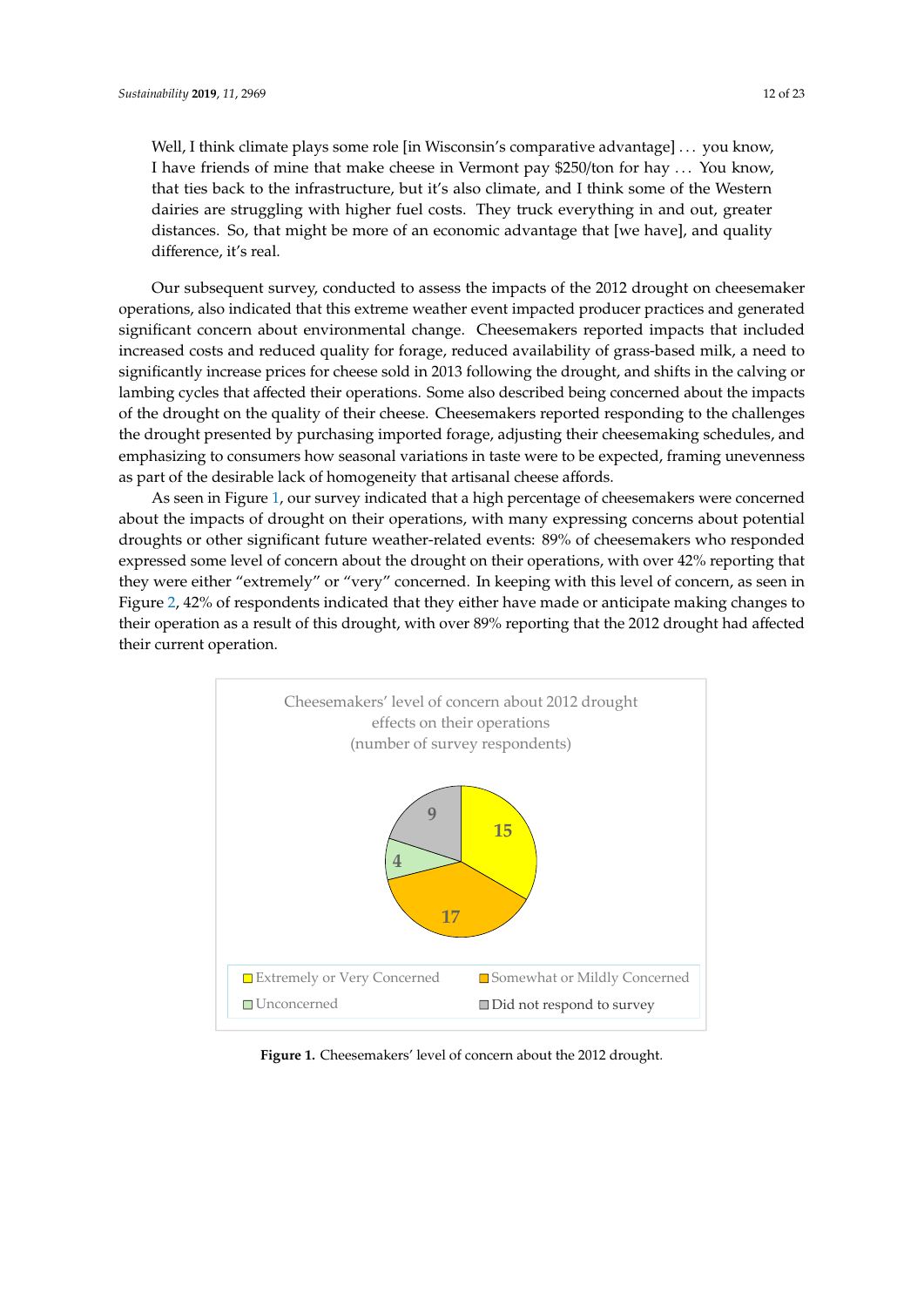<span id="page-12-0"></span>

**Figure 2.** Number of cheesemaking operations impacted by the 2012 drought. **Figure 2.** Number of cheesemaking operations impacted by the 2012 drought.

Survey results also indicated that approximately two-thirds of cheesemakers believed that this Survey results also indicated that approximately two-thirds of cheesemakers believed that this singular drought event might compel them to economize in other aspects of production, affecting singular drought event might compel them to economize in other aspects of production, affecting what the cheesemaker above described as the "quality difference." For example, as a result of the what the cheesemaker above described as the "quality difference." For example, as a result of the 2012 2012 drought, for example, several cheesemakers reported in an open-ended query that dairy drought, for example, several cheesemakers reported in an open-ended query that dairy livestock were spending less time grazing in the pasture, or were given different feed, such as hay or silage.

Many reported feed shortages, with a few indicating that hay that was available was poorer quality "ditch" hay. This finding aligns with the Upper Midwest Haymarket report for 2012 that reported higher state prices for hay, as well as a "lack of quality-tested hay auctions in Wisconsin" due to the drought emergency [\[77\]](#page-21-16).  $\blacksquare$ 

Some cheesemakers indicated that they were forced to risk making cheese from milk from cows that were fed silage rather than grass. This reflects a vulnerability in a foundational aspect of Wisconsin artisanal cheese terroir—that of eschewing "short cuts" in quality production.

Several cheesemakers responded to open-ended survey queries about drought impacts by citing negative effects on animal health, such as dairy livestock that ceased production a month early, as well as more animal deaths overall. Several cited effects on their land and to their animals that will continue for several years. Given the impact of a one-year drought on their operations, it seems clear that increased climate variability, evidenced in more frequent heat waves and varying precipitations patterns (including increased precipitation some years and drought during other years), means cheesemakers will be expected to adapt rapidly to changing environmental contexts.

In spite of the challenges artisanal cheesemakers faced, there were also signs of adaptive responses that cheesemakers were employing to protect the quality of their products. For example, several cheesemakers with on-site pastured operations indicated in the open-ended survey question that they planned to add expensive new irrigation systems to buffer their farms from the effects of future droughts. Others were testing new high-protein feeding regimes. Many of those without pastured operations on site were also seeking additional sources of milk to ensure a consistent supply of high-quality milk in the face of potential shortages.

Concern over shifts in quality, driven by the drought and warmer temperatures, also led some cheesemakers to emphasize to their customers various ways that their cheeses that tasted differently from season to season and year to year: **cheeses that their cheeses that their cheeses** that their cheeses that tasted differently and year to year: **cheeses that their cheeses that their constant of the constant of the co** 

to laugh. So this cheese doesn't even taste the same. 'Cause it would if we had a constant had to laugh. So this cheese doesn't even taste the same. 'Cause it would if we had a It's just 'cause it's been so hot, 'cause it had not been like that earlier in the season. I just had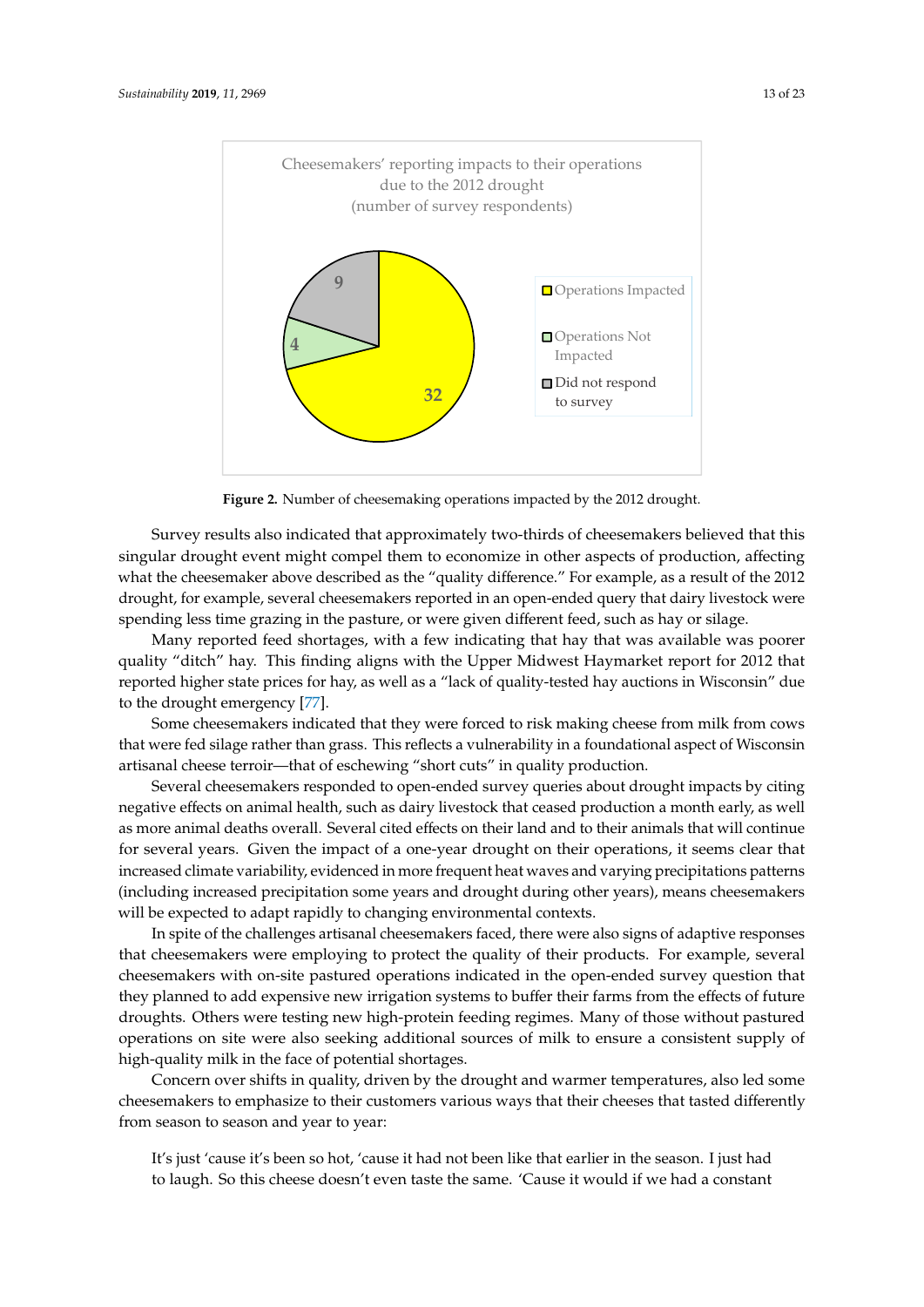climate, more constant, and it changes over here. One of the things we did early on at the market was tell people that it wasn't gonna taste the same, they shouldn't expect it to, we didn't want it to.

This adaptive framing of the cheese terroir—explaining that the variability of the cheese taste due to the heat from the drought was a natural and even desirable outcome—demonstrates just how central cheesemakers view themselves in shaping the narrative around terroir. As Paxson [\[3\]](#page-18-2) has similarly argued, cheesemakers who are "reverse engineering" terroir are adapting their articulations of terroir to changing conditions.

While most cheesemakers did not initially report climate-driven environmental change as a significant challenge to their operations, the 2012 drought affected nearly all of their operations in some way. Importantly, too, several of the key environmental and sociocultural factors that cheesemakers associated with the terroir of their cheese—including the natural cycles of milk production, plant diversity, and specific production practices such as the availability of raw milk—were affected by the single drought event. Many cheesemakers responded in two ways. First, they shifted their management practices to protect the quality of their products—adding irrigation, for example, or seeking out additional milk suppliers. Second, some cheesemakers began shifting the way they articulated the terroir of their cheese, in some cases emphasizing the positive aspects of variations in taste.

In the ongoing debates over whether terroir represents a set of static, unchanging qualities, or is adaptive in response to changing markets and ecologies, Wisconsin's artisanal cheesemakers appear poised to adapt their practices and articulations of terroir, in the face of climate-driven environmental change. As the terroir of these producers is emergent, this suggests that a narrative of desirable variability—as also seen with seasonal variation—could eventually be incorporated into articulations of terroir.

#### *3.6. New England Oysters: Environmental Change and Merroir Transitions*

In contrast with Wisconsin artisanal cheesemakers, New England oyster farmers cited long-term patterns of climate-driven environmental change as a significant challenge to their operations. Key themes that emerged from interviews with farmers about environmental challenges included widespread reports of warmer winters and ocean temperatures, concern about novel pests and diseases attributed to climate change, and worries over how climate-driven changes would impact oyster taste. Oyster farmers also expressed an interest in new efforts to breed more climate-resilient oysters.

Most oyster farmers observed a widespread pattern of warmer winters and ocean temperatures. Even those who did not profess a "belief" in human-caused climate-driven change nevertheless described in detail how environmental changes were affecting their operations. One oyster grower expressed a typical perspective when he explained:

Well, you know the warm temperatures, you know there's this global warming coming on, and you can debate what's causing that, or who's responsible, but the fact is, it's happening, and the slightly warmer temperatures I think will change the product.

Many other oyster farmers expressed concerns about how such change would affect future production and described how, traditionally, warmer winters were viewed as anomalies—reprieves from costly winters with potential gear damage. Many described their view that warmer winters were becoming a new norm. One oyster grower described an oft-cited concern about increases in the number of invasive pests and diseases, which she attributed to warmer winters:

I mean, ice, we used to get ice. I've been in the business for 20 years, ok . . . We haven't had real ice in 8 years, 7 or 8 years ... But we need ice ... Our diseases I think are more prevalent than they used to be. They are cyclical. You'll always have peaks and drops. But the invasive predators, green crabs, southern drills, whelks, are much worse than they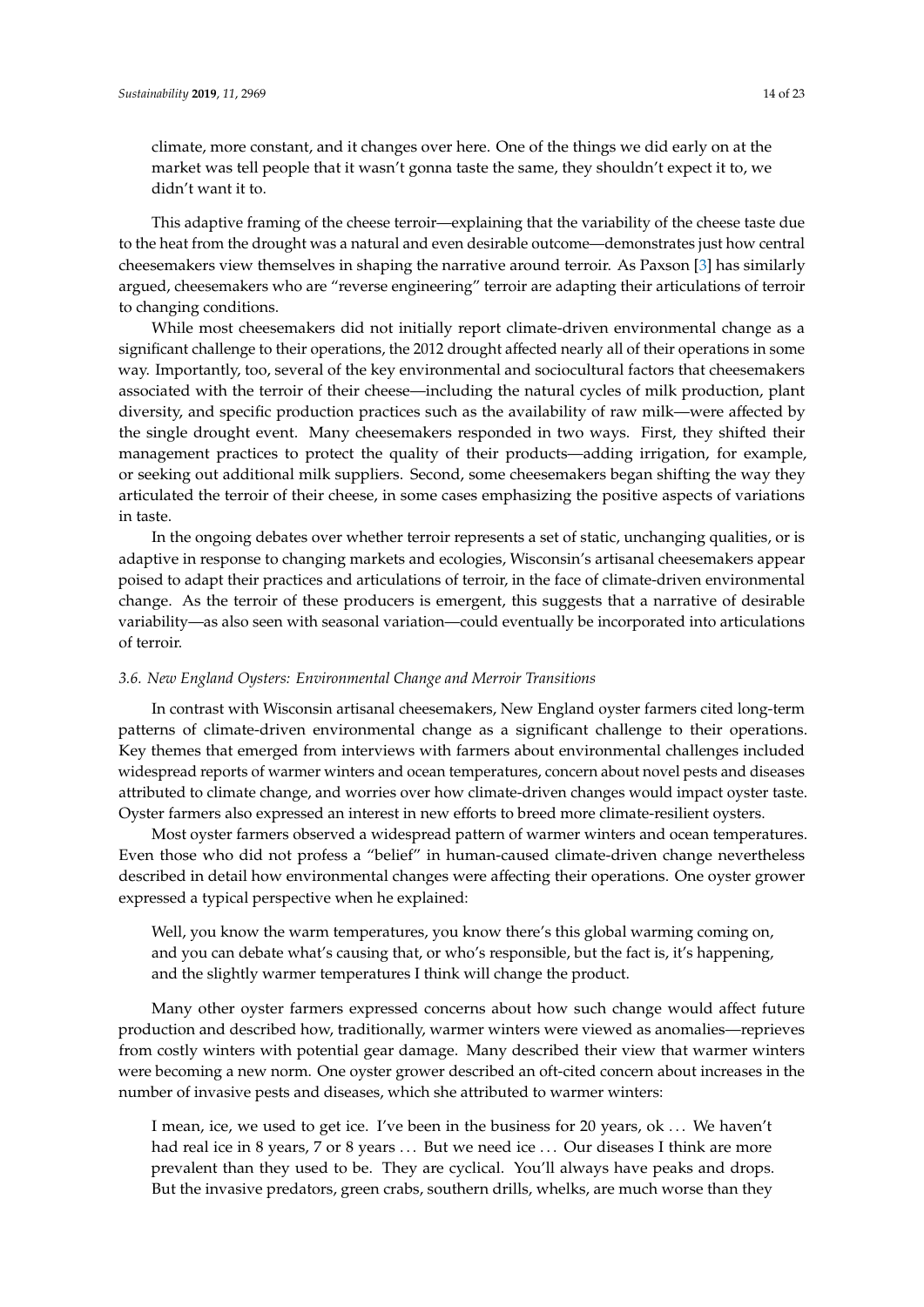used to be because they're not getting knocked down [by harsh winters]. And tunicates. And you know, especially tunicates are more prevalent now in the East because it's not getting knocked down ... the only people who can really tell you that are the old timers.

Many oyster farmers also associated warming ocean temperatures with new pests and diseases that, as the grower above described, are now found more frequently on their oyster leases. While discussing his lease environment and the increase in pests that he had noticed over the past twenty years, a Rhode Island oyster grower explained a concern typical of many New England oyster farmers:

Heat brings disease. So that will be my number one climate change concern, with the warmer summers and the milder winters . . . being knowledgeable about the environment, you need a hard winter to kill of some of the stuff you don't want around, from pests to inert diseases that you don't see, you know like Vibrio [bacteria], things like that, to knock things back.

Another grower in the region echoed this widely held perspective, describing:

The impact really is . . . this Vibrio bacteria, which you might have heard about really spikes with the increased temperature, so the hotter it gets the sooner it gets [hot], it all stays hot with this Vibrio.

Increased coastal acidification, linked to coastal oceanic  $CO<sub>2</sub>$  absorption, such as that observed with the West Coast oyster hatcheries, was also on the mind of farmers and others in the industry. For example, one oyster grower, who also has hatchery experience, described acidification as a top concern:

Things that keep me up at night right now  $\dots$  one is ocean acidification  $\dots$  I'm not a marine biologist, but it could mean the end of oyster growing overnight. It could just be done. Once you start melting zooplankton into water, it's a whole web of life thing on a microscopic level, and then it's over. It's friggin' over . . . I'd have to sprinkle something in the water to reduce the pH every day. Like you would a swimming pool . . . Mother Nature can't keep up with how acidic the oceans become.

The majority of farmers expressed their perception that shifts in local climate affected the distinctive taste of their oysters. As one grower explained, "the amount of difference [in taste] in even a small change in climate is pretty remarkable," indicating how local climate was incredibly important to oyster taste and varied on a small spatial scale.

Other farmers, when discussing differences between New England and Southern oysters, frequently mentioned New England's "cold water" as key to the flavor of oysters, and thought that in the South "the warm temperatures kind of change the texture and the taste." Farmers who made the connection between climate change and taste and quality expressed concern, with one linking it to the difficulties faced by the North Atlantic cod fishery:

Well oysters are moving north or cod is moving north ... when these things shift we're not just growing grapes in a different place or growing oysters in a different place, we're potentially losing flavor.

Another grower described a widely held perception that changes to the warmth of ocean temperatures could alter the emergent merroir of the oysters, even if the species itself survives:

Climate change would definitely impact the way we grow oysters, yea, the whole way that the oyster grows, and the taste and all that for the product, it's so dependent on the water quality and the temperature and all that ... But as the temperatures warm ... these animals—they're pretty hardy, I'm not sure about killing them [but] I know that down in the Panhandle it's a lot warmer, but there's a definite taste difference.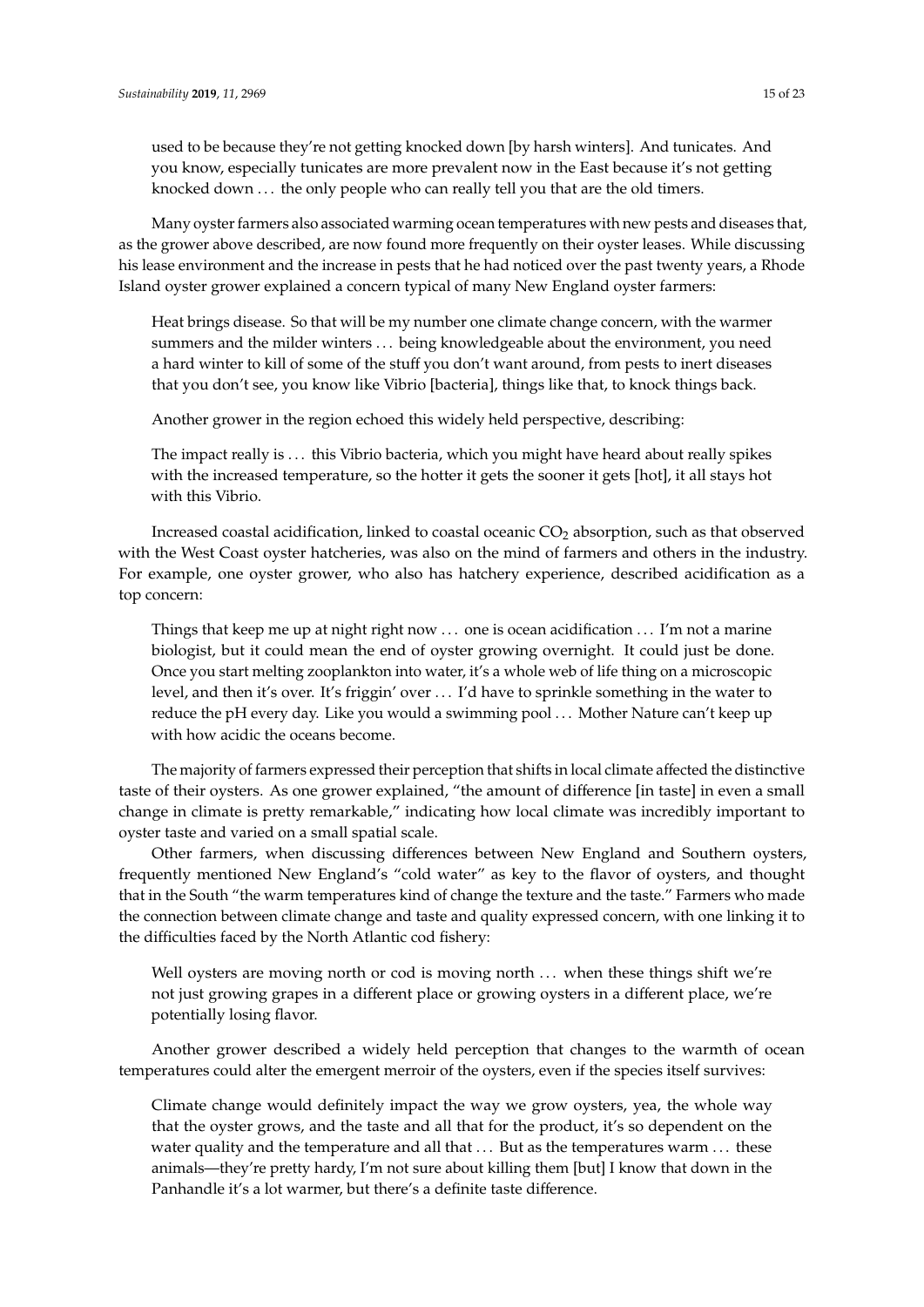Some farmers mentioned, too, how warming temperatures will affect their production practices. For example, one oyster grower described how changes in climate will likely influence the previously discussed practice of "pitting":

The winter was so warm up there we couldn't maintain a cool enough temperature in the pit. So, I don't know if that's going to be an annual thing or just a freak thing this winter, but I was really concerned about it ... Usually they stay in the pit until March, and the pit usually stays around 40 degrees. This year we couldn't get the pit lower than 47 degrees, which is borderline. 50 degrees is the breaking point. At 50 they'll start looking for warmer water. In the pit they're dry and if they open up they'll lose their water; they're dead. It was so warm we decided they had to go back into the water. We'll have to consider that the next few years.

In the face of climate-driven environmental change, one potential adaptive management approach mentioned frequently by farmers was the development of resilient brood stock by hatcheries to increase availability of disease resistant seed. As one grower described:

I don't know if it's in their mind that they're adapting to climate change, but they're definitely trying to develop disease-resistant shellfish, which are also local shellfish so that they're basically acclimated to the conditions here, or accustomed to the condition here.

But another grower suggested that even with resilient seed, there is still a balance to be struck between husbandry and the improved genetics:

The scientific community has really helped out, that we do have some disease resistant strains of oyster now . . . [they] do better with Dermo, and MSX [disease], but that's only if I do things correctly on my end . . . if I get it right I get [the oysters] up the sides and out the door before they croak. I can test my oysters and I can see traces of Dermo or MSX [disease] but they don't die. So it's really, I think that still husbandry is, you know certainly disease-resistant stock is important, but the husbandry is equally, at least equally as important.

Overall, the oyster farmers in our study had a keen awareness of how climate-driven environmental change would impact the merroir of their oysters, as well as their future management options. While such genetic adaptations may help the sector remain viable in the face of environmental changes, shifts in management practices will undoubtedly influence the emergent merroir of New England oysters.

As New England experiences climate-driven environmental change, the environmental contributors to oyster merroir will likely shift, affecting the quality and distinctiveness of these regional oysters and potentially affecting the very viability of this product. Specifically, warmer ocean temperatures and shifting acidity and precipitation patterns as a result of climate change are likely to alter the oyster merroir by impacting oyster sweetness and related quality measures. Moreover, increased acidification puts the viability of sector at risk, as has been seen in the West Coast oyster sector [\[69](#page-21-9)[,78\]](#page-22-0).

#### **4. Discussion**

As they articulate an emergent terroir and merroir, the Wisconsin artisanal cheesemakers and New England oyster farmers in our study identified specific environmental and sociocultural characteristics that they perceive contribute to the quality and distinctiveness of their cheese and oysters. Cheesemakers identified environmental factors such as minerals in the Driftless region soil that influence the taste of a diverse array of forbs and grasses and pointed to high quality milk associated with natural milk production cycles, seasonality, and regional microclimates. Sociocultural factors, such as direct "hands in the vat" experience, multigenerational knowledge, and traditional production practices that include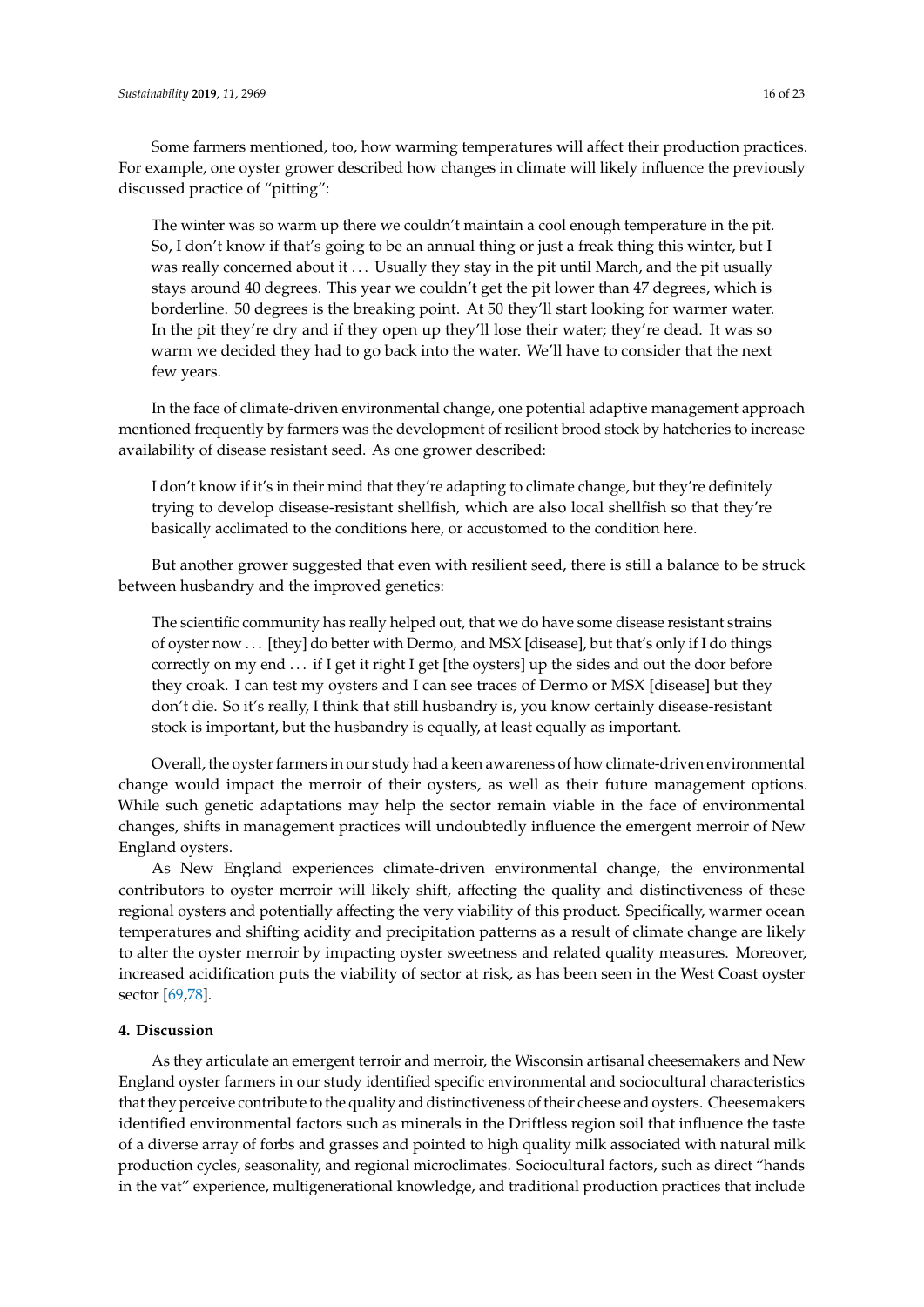making cheese in open vats and using raw milk, were perceived to be critical elements that contributed to Wisconsin artisanal cheese terroir. New England oyster farmers identified environmental factors such as water temperature, salinity, tidal flow and location, algae and seaweed, and lease depth as contributing to the distinctiveness and quality of their oysters. They also pointed to sociocultural factors such as frequent tumbling, growing in "gear," overwintering oysters by pitting them, frequent defouling of gear and shells, and the oyster species they selected as important contributors to the merroir of their oysters.

The study of the effects of climate change in agriculture and fisheries is challenging because of the difficulty of establishing clear, causal links between climate change and specific impacts to production. Nevertheless, we found that Wisconsin artisanal cheesemakers and New England oyster producers increasingly perceive climate-driven environmental change as a threat to the quality and the distinctive terroir/merroir of their products. Currently this change is not drastic in the Wisconsin artisanal cheese sector. However, events such as the severe 2012 drought can offer a preview into potential future instability for cheesemakers. Such preview events can offer a window into both the impacts of and adaptations to climate-driven environmental change. Unlike the Wisconsin artisanal cheese sector, New England oyster producers perceive environmental change to be a more pressing threat. Oysters—as a raw, harvested product—are more elementally-linked to relatively stable oceanic environmental conditions. Thus, the emergent merroir of New England oysters currently appears more significantly threatened by climate-driven environmental change.

Specific elements that were potentially threatened by climate-driven environmental change for Wisconsin artisanal cheese terroir were the availability and quality of feed that, in turn, impacted the quality and taste of their milk. Cheesemakers also expressed some concern about longer-term impacts to the seasonal variation that might impact milk quality. While cheesemakers largely expressed confidence in their ability to weather the drought, more frequent climate-related events (such as floods or droughts) would likely strain their operations, impacting their cheese quality and terroir.

Specific potential impacts to oyster merroir included change in water temperature and salinity, the waning ability to pit oysters over the winter to avoid disease, and the increased presence of disease and ocean acidification linked to warmer ocean temperatures. Throughout the period of our study, New England oyster farmers consistently expressed the strongest level of concern about climate-driven environmental change to their oysters. This is unsurprising, given that oyster producers perceived and experienced ways that climate-driven environmental change was already impacting critical elements of their oyster production.

As they envisioned adapting their practices to protect their operations and terroir/merroir, both Wisconsin cheesemakers and New England oyster producers tended to emphasize individualized shifts in practices, rather than collective responses to climate-driven environmental change. As Wisconsin artisanal cheesemakers adapted to the 2012 drought, they emphasized technical innovations or investing in infrastructure to buffer themselves from the effects of environmental shifts. Some cheesemakers who grazed dairy livestock anticipated adapting their operations to changing climates by drilling new wells to irrigate forage or seeking new suppliers for high quality feed. Others adapted by drawing upon narratives highlighting the value of varying, seasonal tastes in their cheese.

Similarly, oyster producers emphasized technological adaptations, such as fostering new breeding stock or buffering acidity at crucial times of juvenile oyster development. Unlike cheesemakers, oyster producers did not respond by reframing their articulations of merroir to emphasize variability; instead, most expressed concerns that warmer temperatures would affect oyster sweetness and quality.

The fact that producers are not articulating collective strategies to adapt to climate-driven environmental change may reflect the individualized character of emergent American articulations of terroir/merroir. In contrast with the institutional supports provided to terroir products seen, for example, in the European Union, emergent US articulations of terroir/merroir rely primarily on local branding and are characterized by more market competition. Absent strong institutional supports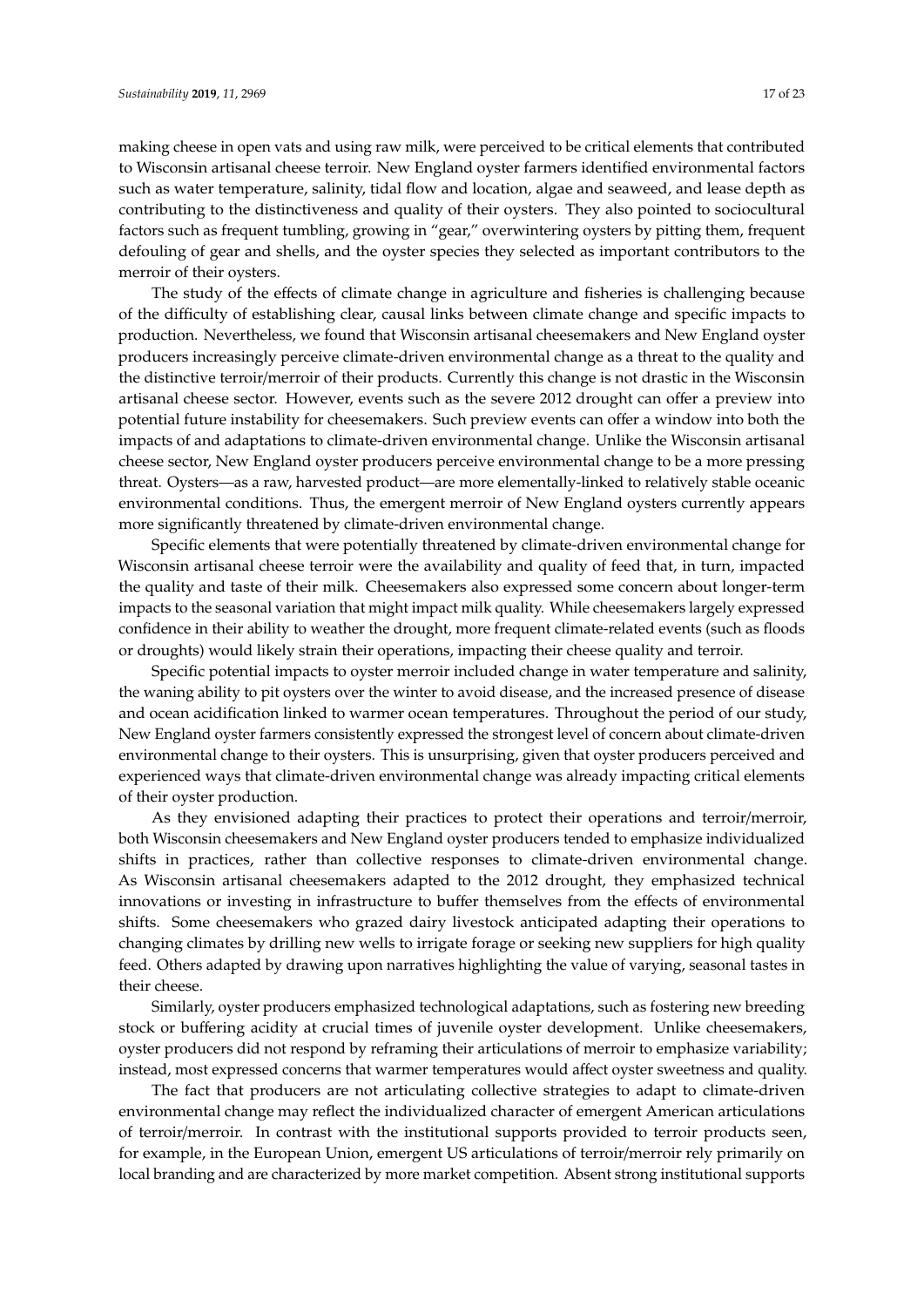to buffer producers not only from ecological change, but also from the blunt force of the open market, US place-based producers may see few routes toward sector-wide adaptation. As Bowen [\[12\]](#page-18-8) has shown in the case of Mexican tequila, an emphasis on individual adaptation to market change has the potential to lead to concentration and inequality among producers, which offers a cautionary tale for both sectors.

#### **5. Conclusions**

Fundamentally, the constitution of terroir has always been about adaptation—to environmental, sociocultural, and economic contexts. However, climate-driven environmental change raises questions regarding the adaptability of terroir. As Trubek et al. [\[16\]](#page-18-9) (p. 144) ask, "When considering the future of terroir, what will stay, what elements will be transformed, and what will disappear?" If we recognize that neither the ecological conditions nor the social life of terroir is static, how might this influence the institutional, producer, and consumer responses to the challenges that climate-driven-change presents to place-based producers?

We argue that emphasizing a generative, process-based understanding of terroir offers the most viable route for producer adaptation to climate-driven environmental change. While an understanding of terroir or merroir that allows for innovation in the face of change may not rescue oysters from ecological limits or cheese from shifts in flavor profiles due to sub-par feed, adaptive articulations of terroir that emphasize terroir's sociocultural dimensions may help artisanal cheesemakers and oyster farmers to more nimbly shift their practices when facing climate-driven environmental change challenges. In their ecological study of how Burgundy wines are affected by climate change, for example, White et al. [\[40\]](#page-19-21) similarly suggest that the "terroir of the future must embrace change, yet preserve the cultural connection (invented or not) between winemakers, the land and consumers" [\[40\]](#page-19-21) (p. 84). This is one arena in which US producers of terroir products may hold some advantages over more formally codified products such as geographic indications. For although US place-based producers may not enjoy the institutional support mechanisms of rural development initiatives seen in other national contexts, emergent terroir translations may more easily encompass an adaptive, generative understanding of terroir.

To support a more adaptive approach in national and cultural contexts where terroir is more formally codified, we suggest that the institutional and market mechanisms in place to support terroir products—such as legal designations—must also adapt. For example, ecological changes have significant implications for producers of terroir products, as they attempt to adapt their practices to new conditions and face, in some contexts, legal threats to protected designations. As Raz Barnea argues with respect to the potential legal implications of climate change impacts on French viticulture, "the legal rigidity of the AOP [Appellation d'Origine Protégée] designation becomes its own downfall. If growing patterns shift drastically, some of the appellations will be obsolete unless they can flexibly adapt to these new spatial patterns" [\[25\]](#page-19-7) (p. 619). Jones and Webb [\[79\]](#page-22-1) similarly argue that producers unencumbered by rigid origin-labeling regulations may be freer to innovate and better adapt to changing climate than their more regulated place-based counterparts.

Our findings also suggest that, in the face of environmental transitions, an emphasis on the human and cultural dimensions of terroir and merroir might help artisanal cheesemakers and oyster farmers mitigate, to some degree, some of the climate-related threats to their products. This suggests that the role of knowledgeable producers in articulating a dynamic terroir and merroir could become elevated in the face of rapidly changing environmental contexts.

As understandings of place-based products and the potential transitions of terroir/merroir unfold in the context of climate-driven environmental change, we suggest that more research is warranted to foster better understanding of place-based producer experiences of and responses to that change. Such understanding is critically important for future discussions of the resilience of terroir and merroir. Moments of substantial change—in markets, local communities, and ecologies—propel us to consider the adaptability and resilience of terroir. How, if at all, will producers act to protect terroir, and how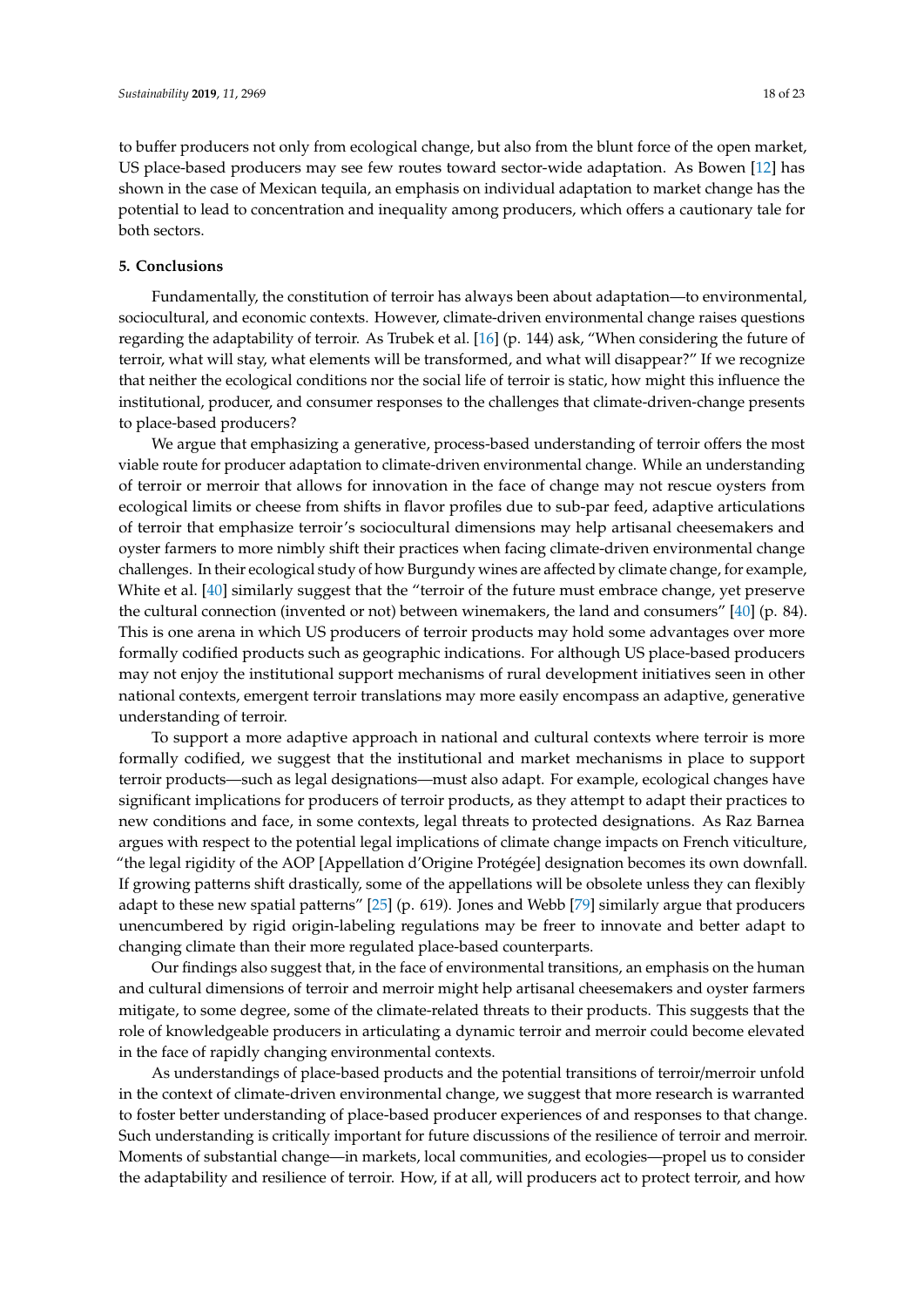will the concept of terroir change in response to shifting environmental conditions? In the face of rapid transitions, an emphasis on the human and cultural dimensions of terroir may enhance emancipatory possibilities for place-based producers by marshaling terroir in resistance to the homogenizing impacts of the conventional, industrialized agro-food system, as well as a rapidly-changing climate.

**Author Contributions:** Conceptualization, K.T.D.M., J.L., and S.B.; Methodology, K.T.D.M., J.L., S.B., and L.M.; Validation, K.T.D.M., J.L., S.B., and L.M.; Formal Analysis, K.T.D.M., J.L., S.B., and L.M.; Investigation, K.T.D.M., J.L., S.B., and L.M.; Resources, K.T.D.M. and S.B.; Data Curation, K.T.D.M., S.B., J.L., and L.M.; Writing—Original Draft Preparation, K.T.D.M., J.L., and S.B.; Writing—Review and Editing, K.T.D.M., S.B., J.L., and L.M.; Funding Acquisition, K.T.D.M. and S.B.; Project Administration, K.T.D.M. and S.B.

**Funding:** Portions of this research were funded by Agriculture and Food Research Initiative Competitive Grant No. 2011-67024-30095 from the USDA National Institute of Food and Agriculture.

**Acknowledgments:** We thank Nancy Peluso, Jane Collins, and the support of several anonymous reviewers for useful discussions. We thank Anand Kumar for his able assistance. We are grateful to the many Wisconsin artisanal cheesemakers and the New England oyster farmers who gave generously of their time and perspectives as we conducted this research.

**Conflicts of Interest:** The authors declare no conflict of interest. The funders had no role in the design of the study; in the collection, analyses, or interpretation of data; in the writing of the manuscript; and in the decision to publish the results.

## **References and Notes**

- <span id="page-18-0"></span>1. Cei, L.; Defrancesco, E.; Stefani, G. From geographic indications to rural development: A review of the economic effects of European Union Policy. *Sustainability* **2018**, *10*, 3745. [\[CrossRef\]](http://dx.doi.org/10.3390/su10103745)
- <span id="page-18-1"></span>2. Mexico was the first country outside of Europe to recognize and protect GIs (in 1974, with tequila). More recently, Brazil and Peru passed legislation on geographical indications in 1996, followed by South Korea and India in 1999, Columbia in 2000, and Chile in 2005, to name just a few (Bowen 2010).
- <span id="page-18-2"></span>3. Paxson, H. *The Life of Cheese: Crafting Food and Value in America*; University of California Press: Berkeley, CA, USA, 2012.
- <span id="page-18-3"></span>4. Bowen, S.; De Master, K. Wisconsin's "Happy Cows"? Articulating heritage and territory as new dimensions of locality. *Agric. Hum. Values* **2014**, *31*, 549–562. [\[CrossRef\]](http://dx.doi.org/10.1007/s10460-014-9489-3)
- <span id="page-18-4"></span>5. Jordan, J.A. *Edible Memory: The Lure of Heirloom Tomatoes and Other Forgotten Foods*; University of Chicago Press: Chicago, IL, USA, 2015.
- <span id="page-18-5"></span>6. Feagan, R. The place of food: Mapping out the "local" in local food systems. *Prog. Hum. Geog.* **2007**, *31*, 23–42. [\[CrossRef\]](http://dx.doi.org/10.1177/0309132507073527)
- <span id="page-18-6"></span>7. Bowen, S.; Mutersbaugh, T. Local or localized? Exploring the contributions of Franco-Mediterranean agrifood theory to alternative food research. *Agric. Hum. Values* **2014**, *31*, 201–213. [\[CrossRef\]](http://dx.doi.org/10.1007/s10460-013-9461-7)
- 8. Hinrichs, C. Fixing food with ideas of local and place. *J. Env. Stud. Sci.* **2016**, *6*, 759–764. [\[CrossRef\]](http://dx.doi.org/10.1007/s13412-015-0266-4)
- 9. Hinrichs, C. Embeddedness and local food systems: Notes on two types of direct agricultural markets. *J. Rural Stud.* **2000**, *16*, 295–303. [\[CrossRef\]](http://dx.doi.org/10.1016/S0743-0167(99)00063-7)
- 10. Sonnino, R. Embeddedness in action: Saffron and the making of the local in southern Tuscany. *Agric. Hum. Values* **2007**, *24*, 61–74. [\[CrossRef\]](http://dx.doi.org/10.1007/s10460-006-9036-y)
- <span id="page-18-7"></span>11. Dupuis, E.M.; Goodman, D. Should we go 'home' to eat? Toward a reflexive politics of localism. *J. Rural Stud.* **2005**, *21*, 359–371. [\[CrossRef\]](http://dx.doi.org/10.1016/j.jrurstud.2005.05.011)
- <span id="page-18-8"></span>12. Bowen, S. *Divided Spirits: Tequila, Mezcal, and the Politics of Production*; University of California Press: Berkeley, CA, USA, 2015.
- 13. Bowen, S. Embedding local places in global spaces: Geographical indications as a territorial development strategy. *R. Sociol.* **2010**, *75*, 209–243. [\[CrossRef\]](http://dx.doi.org/10.1111/j.1549-0831.2009.00007.x)
- <span id="page-18-11"></span>14. Trubek, A.B. *The Taste of Place: A Cultural Journey into Terroir*; University of California Press: Berkeley, CA, USA, 2008.
- 15. Trubek, A.B. Incorporating *Terroir*: L'Affaire Mondavi Reconsidered. *Gastronomica* **2004**, *4*, 90–99. [\[CrossRef\]](http://dx.doi.org/10.1525/gfc.2004.4.3.90)
- <span id="page-18-9"></span>16. Trubek, A.B.; Guy, K.M.; Bowen, S. Terroir: A French conversation with a transnational future. *Contemp. Fr. Francoph.* **2010**, *14*, 139–148. [\[CrossRef\]](http://dx.doi.org/10.1080/17409291003644206)
- <span id="page-18-10"></span>17. Duchesne, L.; Houle, D.; Côté, M.-A.; Logan, T. Modelling the effect of climate on maple syrup production in Québec, Canada. *For. Ecol. Manag.* **2009**, *258*, 1683–2689. [\[CrossRef\]](http://dx.doi.org/10.1016/j.foreco.2009.09.035)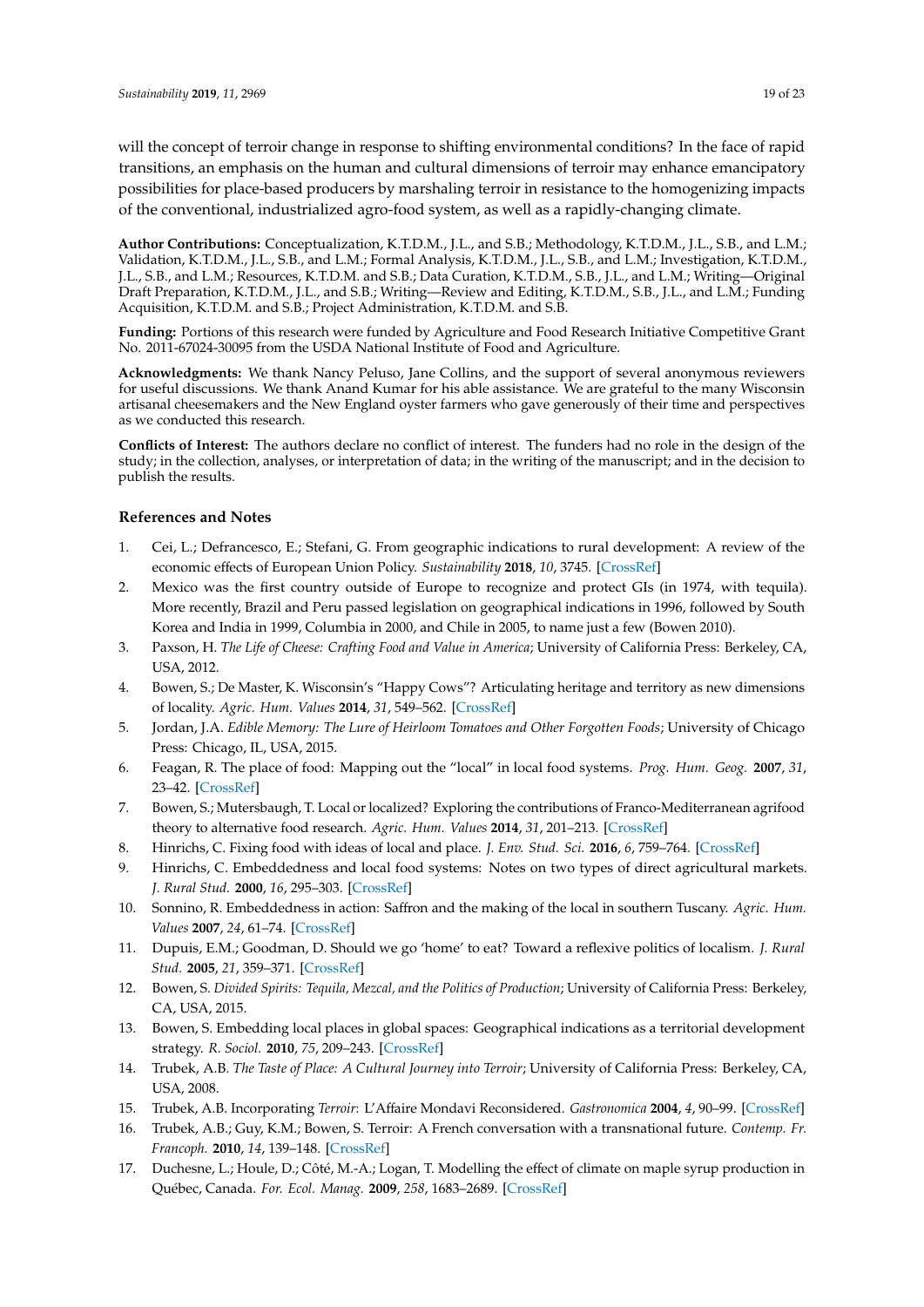- <span id="page-19-0"></span>18. Wild Rice Adaptation to Climate Change. Available online: https://[www.researchgate.net](https://www.researchgate.net/publication/260573079_Wild_Rice_Adaptation_to_Climate_Change)/publication/ [260573079\\_Wild\\_Rice\\_Adaptation\\_to\\_Climate\\_Change](https://www.researchgate.net/publication/260573079_Wild_Rice_Adaptation_to_Climate_Change) (accessed on 13 May 2019).
- <span id="page-19-1"></span>19. Mayer, A. Climate change already challenging agriculture: Wine and coffee producers respond to hotter, drier conditions. *Bioscience* **2013**, *63*, 781–787. [\[CrossRef\]](http://dx.doi.org/10.1525/bio.2013.63.10.2)
- <span id="page-19-2"></span>20. Nicholas, K.A.; Matthews, M.A.; Lobell, D.B.; Willits, N.H.; Field, C.B. Effect of vineyard-scale climate variability on Pinot noir phenolic composition. *Agric. For. Meteorol.* **2011**, *151*, 1556–1567. [\[CrossRef\]](http://dx.doi.org/10.1016/j.agrformet.2011.06.010)
- <span id="page-19-3"></span>21. Ahmed, S.; Stepp, J.R. Beyond yields: Climate effects on specialty crop quality and agroecological management. *Element: Sci. Anthropocene* **2016**, *4*, 1–16.
- <span id="page-19-4"></span>22. Selena Ahmed, S.; Orians, C.M.; Griffin, T.S.; Buckley, S.; Unachukwu, U.; Stratton, A.E.; Stepp, J.R.; Robbat, A.; Cash, S.; Kennelly, E.J. Effects of water availability and pest pressures on tea (*Camellia sinensis*) growth and functional quality. *AoB Plants* **2014**, *6*, 1–9.
- <span id="page-19-5"></span>23. Veteto, J.R.; Carlson, S.B. Climate change and apple diversity: Local perceptions from Appalachian North Carolina. *J. Ethnobiol.* **2014**, *34*, 359–382. [\[CrossRef\]](http://dx.doi.org/10.2993/0278-0771-34.3.359)
- <span id="page-19-6"></span>24. Barham, E. Translating terroir: The global challenge of French AOC labeling. *J. Rural Stud.* **2003**, *19*, 127–138. [\[CrossRef\]](http://dx.doi.org/10.1016/S0743-0167(02)00052-9)
- <span id="page-19-7"></span>25. Barnea, R. Appellations and adaptations: Geographical indication, viticulture, and climate change. *Wash. Int. Law J.* **2017**, *26*, 605–634.
- <span id="page-19-8"></span>26. Lukacs, P. *Empire of Vines: Wine Culture in America*; University of Pennsylvania Press: Philadelphia, PA, USA, 2013.
- <span id="page-19-9"></span>27. Demossier, M. Beyond *terroir*: Territorial construction, hegemonic discourses, and French wine culture. *J. R. Anthropol. Inst.* **2011**, *17*, 685–705. [\[CrossRef\]](http://dx.doi.org/10.1111/j.1467-9655.2011.01714.x)
- <span id="page-19-10"></span>28. Demossier, M. The Europeanization of Terroir: Consuming Place, Tradition and Authenticity. In *European Identity and Culture: Narratives of Transnational Belonging, 2nd Edition*; Friedman, R., Thiel, M., Eds.; Routledge: New York, NY, USA, 2016; pp. 119–137.
- <span id="page-19-11"></span>29. Bowen, S.; De Master, K. New rural livelihoods or museums of production? Quality food initiatives in practice. *J. Rural Stud.* **2011**, *27*, 73–82. [\[CrossRef\]](http://dx.doi.org/10.1016/j.jrurstud.2010.08.002)
- <span id="page-19-12"></span>30. Pratt, J. Food values: The local and the authentic. *Critique Anthro.* **2007**, *27*, 285–300. [\[CrossRef\]](http://dx.doi.org/10.1177/0308275X07080357)
- <span id="page-19-13"></span>31. Potter, C.; Tilzey, M. Agricultural policy disclosures in the European post-Fordist transition: Neoliberalism, neomercantilism and multifunctionality. *Prog. Hum. Geog.* **2005**, *29*, 581–600. [\[CrossRef\]](http://dx.doi.org/10.1191/0309132505ph569oa)
- <span id="page-19-14"></span>32. Guthman, J. The Polanyian way? Voluntary food labels as neoliberal governance. *Antipode* **2007**, *39*, 456–478. [\[CrossRef\]](http://dx.doi.org/10.1111/j.1467-8330.2007.00535.x)
- <span id="page-19-15"></span>33. Grasseni, C. Re-inventing food: Alpine cheese in the age of global heritage. *Anthropol. Food* **2011**, *8*. Available online: https://[journals.openedition.org](https://journals.openedition.org/aof/6819)/aof/6819 (accessed on 10 August 2018).
- <span id="page-19-16"></span>34. See: Whited, T.L. *Terroir* Transformed: Cheese and Pastoralism in the Western French Pyrenees. *Environ. Hist.* **2018**, *23*, 824–846. Whited's deft environmental historical analysis of French Pyrenean cheese examines how long-term environmental change contributed to the construction of alpine cheese *terroir*, in dialogue with pastoral practices.
- <span id="page-19-17"></span>35. Cayan, D.R.; Maurer, E.P.; Dettinger, M.D.; Tyree, M.; Hayhoe, K. Climate change scenarios for the California region. *Clim. Chang.* **2008**, *87* (Suppl. 1), 21–42. [\[CrossRef\]](http://dx.doi.org/10.1007/s10584-007-9377-6)
- <span id="page-19-18"></span>36. Nemani, R.R.; White, M.A.; Cayan, D.R.; Jones, G.V.; Running, S.W.; Coughlan, J.C.; Peterson, D.L. Asymmetric warming over coastal California and its impact on the premium wine industry. *Clim. Res.* **2001**, *19*, 25–34. [\[CrossRef\]](http://dx.doi.org/10.3354/cr019025)
- <span id="page-19-19"></span>37. Holland, T.; Smit, B. Climate change and the wine industry: current research themes and new directions. *J. Wine Res.* **2010**, *21*, 125–136. [\[CrossRef\]](http://dx.doi.org/10.1080/09571264.2010.530095)
- <span id="page-19-20"></span>38. Jones, G.V.; White, M.A.; Cooper, O.R.; Storchmann, K. Climate Change and Global Wine Quality. *Clim. Chang.* **2005**, *73*, 319–343. [\[CrossRef\]](http://dx.doi.org/10.1007/s10584-005-4704-2)
- 39. Webb, L.B.; Whetton, P.H.; Barlow, E.W.R. Climate change and winegrape quality in Australia. *Clim. Res.* **2008**, *36*, 99–111. [\[CrossRef\]](http://dx.doi.org/10.3354/cr00740)
- <span id="page-19-21"></span>40. White, M.A.; Whalen, P.; Jones, G.V. Land and wine. *Nat. Geosci.* **2009**, *2*, 82–84. [\[CrossRef\]](http://dx.doi.org/10.1038/ngeo429)
- <span id="page-19-22"></span>41. Van Leeuwen, C.; Friant, P.; Choné, X.; Tregoat, O.; Koundouras, S.; Dubordieu, D. Influence of climate, soil, and cultivar on terroir. *Am. J. Enol. Vitic.* **2004**, *55*, 207–217.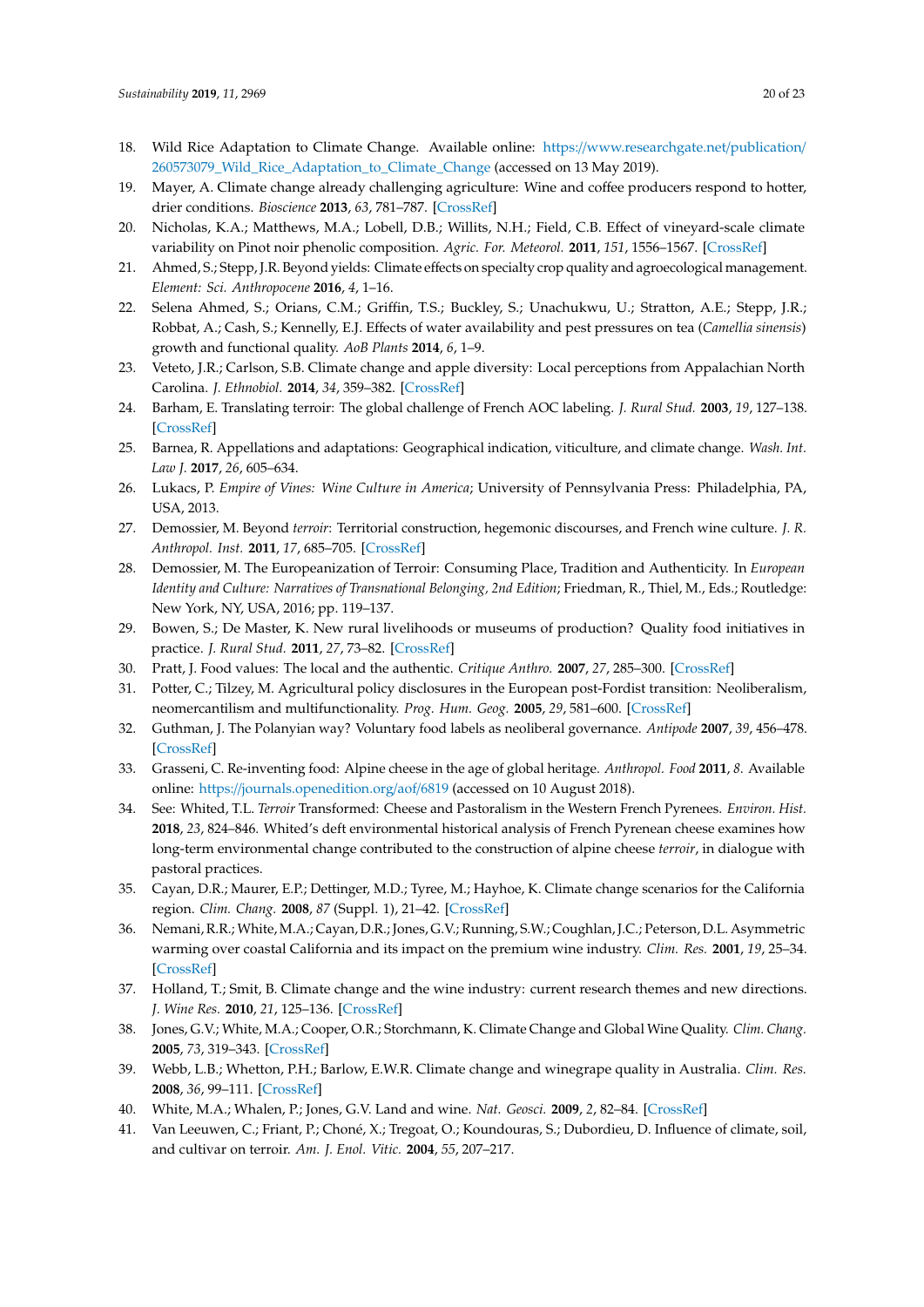- <span id="page-20-0"></span>42. Davis, A.P.; Gole, T.W.; Baena, S.; Moat, J. The impact of climate change on indigenous Arabica Coffee (*Co*ff*ea arabica*): Predicting future trends and identifying priorities. *PLoS ONE* **2012**, *7*, e47981. [\[CrossRef\]](http://dx.doi.org/10.1371/journal.pone.0047981) [\[PubMed\]](http://www.ncbi.nlm.nih.gov/pubmed/23144840)
- <span id="page-20-1"></span>43. Ashardiono, F.; Cassim, M. Adapting to Climate Change: Challenges for Uji Tea Cultivation. *Int. J. Sustain. Future Hum. Secur.* **2015**, *3*, 32–36. Available online: http://[www.j-sustain.com](http://www.j-sustain.com/files/pub/file/Vol%202015/Vol%203%20No%201/J-SustaiN_Vol3_No1_32-36_FA-020-04151.pdf)/files/pub/file/Vol%202015/ Vol%203%20No%201/[J-SustaiN\\_Vol3\\_No1\\_32-36\\_FA-020-04151.pdf](http://www.j-sustain.com/files/pub/file/Vol%202015/Vol%203%20No%201/J-SustaiN_Vol3_No1_32-36_FA-020-04151.pdf) (accessed on 11 April 2019). [\[CrossRef\]](http://dx.doi.org/10.24910/jsustain/3.1/3236)
- <span id="page-20-2"></span>44. The broader project analyzed three cases of US place-based products, considering their potential to foster regional agricultural clusters—Wisconsin artisanal cheese, New England oysters, and North Carolina shrimp. For the purposes of this analysis, we have excluded North Carolina shrimp, as this case did not directly examine issues of environmental change.
- <span id="page-20-3"></span>45. While the majority of the 16,000-square-mile Driftless Region is situated in Wisconsin, some portions also extend into Illinois, Iowa, and Minnesota.
- <span id="page-20-4"></span>46. Tenenbaum, D. Wisconsin Cheese Could Get Boost from 'Driftless' Label. *University of Wisconsin News*, 4 February 2011. Available online: http://[www.news.wisc.edu](http://www.news.wisc.edu/18935)/18935 (accessed on 11 April 2019).
- <span id="page-20-5"></span>47. Elements of this case description, including descriptions of some territory and heritage elements that constitute cheers *terroir*, also contribute to an earlier analysis by two of the authors. The case description provides important contextual information relevant to this analysis, as well as original insights drawn from the research data.
- <span id="page-20-6"></span>48. Mishra, V.; Cherkauer, K.A.; Shuukla, S. Assessment of Drought due to Historic Climate Variability and Projected Future Climate Change in the Midwestern United States. *J. Hydrometeorol.* **2010**, *11*, 46–68. [\[CrossRef\]](http://dx.doi.org/10.1175/2009JHM1156.1)
- <span id="page-20-7"></span>49. Hayhoe, K.; Wake, C.P.; Huntington, T.G.; Luo, L.; Schwartz, M.D.; Sheffield, J.; Wood, E.; Anderson, B.; Bradbury, J.; DeGaetano, A.; et al. Past and future changes in climate and hydrological indicators in the US Northeast. *Clim. Dyn.* **2007**, *28*, 381–407. [\[CrossRef\]](http://dx.doi.org/10.1007/s00382-006-0187-8)
- <span id="page-20-8"></span>50. According to Paxson (2012), the number of cheese factories peaked in 1922, with 2,807 factories.
- <span id="page-20-9"></span>51. 2017 Dairy Data: A Review of the Wisconsin Dairy Industry, Wisconsin Milk Marketing Board Association. Available online: http://[www.wisconsindairy.org](http://www.wisconsindairy.org/assets/images/pdf/WisconsinDairyData.pdf)/assets/images/pdf/WisconsinDairyData.pdf (accessed on 10 August 2018).
- <span id="page-20-10"></span>52. United States Department of Agriculture, National Agricultural Statistics Service. *Agricultural Statistics 2016*; US Government Printing Office: Washington, DC, USA, 2016. Available online: https://[www.nass.usda.gov](https://www.nass.usda.gov/Publications/Ag_Statistics/2016/Complete%20Ag%20Stats%202016.pdf)/ Publications/Ag\_Statistics/2016/[Complete%20Ag%20Stats%202016.pdf](https://www.nass.usda.gov/Publications/Ag_Statistics/2016/Complete%20Ag%20Stats%202016.pdf) (accessed on 10 August 2018).
- <span id="page-20-11"></span>53. Across the Midwest and Great Lakes Regions, Hayhoe et al. (2010) expect an increase in average annual temperatures and a shift toward increased precipitation in the winter and spring, as well as the potential for increased extreme temperatures, more frequent heat waves, and increased moisture variability. See also Mishra, V.; Cherkauer, K.A.; Shuukla, S. Assessment of Drought due to Historic Climate Variability and Projected Future Climate Change in the Midwestern United States. *J. Hydrometeorol.* **2010**, *11*, 46–68.
- <span id="page-20-12"></span>54. Hayhoe, K.; VanDorn, J.; Croley, T., II; Schlegal, N.; Wuebbles, D. Regional climate change projections for Chicago and the US Great Lakes. *J. Great Lakes Res.* **2010**, *36*, 7–21. [\[CrossRef\]](http://dx.doi.org/10.1016/j.jglr.2010.03.012)
- <span id="page-20-13"></span>55. Winkler, J.A.; Arritt, R.W.; Pryor, S.C. Climate projections for the Midwest: Availability, interpretation and synthesis. In *U.S. National Climate Assessment Midwest Technical Input Report*; Winkler, J., Andresen, J., Hatfield, J., Bidwell, D., Brown, D., Eds.; Great Lakes Integrated Sciences and Assessment Center, Michigan State University: East Lansing, MI, USA, 2012; Available online: http://[glisa.umich.edu](http://glisa.umich.edu/media/files/NCA/MTIT_Future.pdf)/media/files/NCA/ [MTIT\\_Future.pdf](http://glisa.umich.edu/media/files/NCA/MTIT_Future.pdf) (accessed on 11 April 2019).
- <span id="page-20-14"></span>56. Klinedinst, P.L.; Wilhite, D.A.; Hahn, G.L.; Hubbard, K.G. The potential effects of climate change on summer season dairy cattle milk production and reproduction. *Clim. Chang.* **1993**, *23*, 21–36. [\[CrossRef\]](http://dx.doi.org/10.1007/BF01092679)
- <span id="page-20-15"></span>57. Jacobsen, R. *A Geography of Oysters: The Connoisseur's Guide to Oyster Eating in North America*; Bloomsbury Publishing USA: New York, NY, USA, 2007.
- <span id="page-20-16"></span>58. Brennessel, B. *Good Tidings: The History and Ecology of Shellfish Farming in the Northeast*; University Press of New England: Lebanon, NH, USA, 2008.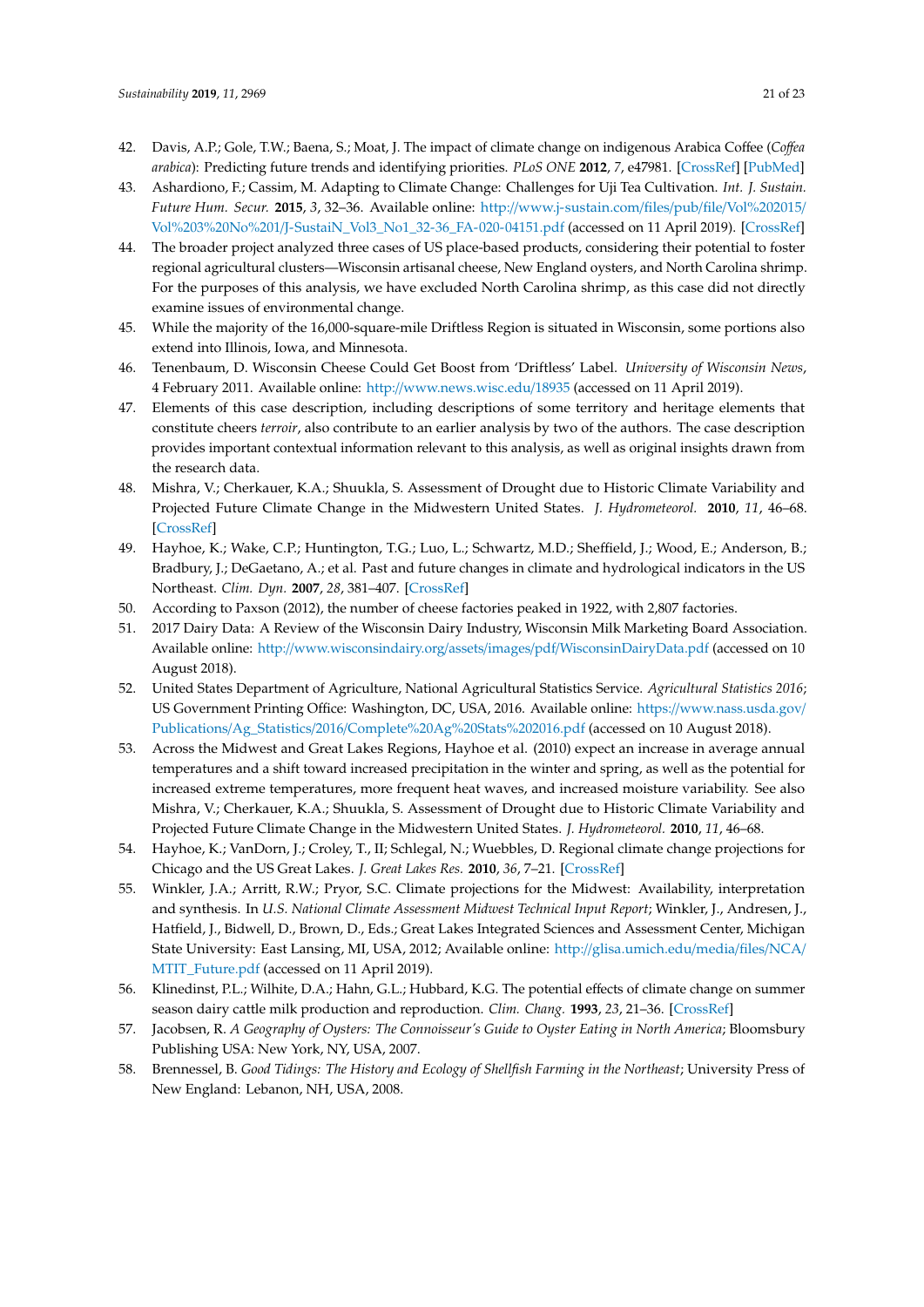- <span id="page-21-0"></span>59. Rice, M.A. A Brief history of oyster aquaculture in Rhode Island. In *Rhode Island Coastal Resources Management Council, Aquaculture in Rhode Island: Annual Report*; Coastal Resources Management Council: Wakefield, RI, USA, 2006. Available online: https://[works.bepress.com](https://works.bepress.com/michael_rice/54/download/)/michael\_rice/54/download/ (accessed on 10 August 2018).
- <span id="page-21-1"></span>60. Getchis, T.S. *A Guide to Recreational Shellfishing in Connecticut*; Connecticut Sea Grant College Program: Groton, CT, USA, 2007.
- <span id="page-21-2"></span>61. Pershing, A.J.; Alexander, M.A.; Hernandez, C.M.; Kerr, L.A.; Le Bris, A.; Mills, K.E.; Nye, J.A.; Record, N.R.; Scannell, H.A.; Scott, J.D.; et al. Slow adaptation in the face of rapid warming leads to collapse of the Gulf of Maine cod fishery. *Science* **2015**, *350*, 809–812. Available online: https://[science.sciencemag.org](https://science.sciencemag.org/content/350/6262/809)/content/350/ [6262](https://science.sciencemag.org/content/350/6262/809)/809 (accessed on 10 August 2018).
- <span id="page-21-3"></span>62. Feely, R.A.; Sabine, C.L.; Hernandez-Ayon, J.M.; Ianson, D.; Hales, B. Evidence for upwelling of corrosive "acidified" water onto the continental shelf. *Science* **2008**, *320*, 1490–1492. [\[CrossRef\]](http://dx.doi.org/10.1126/science.1155676)
- <span id="page-21-4"></span>63. Doney, S.C.; Balch, W.M.; Fabry, V.J.; Feely, R.A. Ocean acidification: A critical emerging problem for the ocean sciences. *Oceanography* **2009**, *22*, 16–25. [\[CrossRef\]](http://dx.doi.org/10.5670/oceanog.2009.93)
- <span id="page-21-5"></span>64. Miller, A.W.; Reynolds, A.C.; Sobrino, C.; Riedel, G.F. Shellfish Face Uncertain Future in High CO<sub>2</sub> World: Influence of Acidification on Oyster Larvae Calcification and Growth in Estuaries. *PLoS ONE* **2009**, *4*, e5661. [\[CrossRef\]](http://dx.doi.org/10.1371/journal.pone.0005661)
- <span id="page-21-6"></span>65. Cooley, S.; Doney, S. Anticipating ocean acidification's economic consequences for commercial fisheries. *Environ. Res. Lett.* **2009**, *4*, 1–8. [\[CrossRef\]](http://dx.doi.org/10.1088/1748-9326/4/2/024007)
- 66. Sabine, C.; Feely, R.; Gruber, N.; Key, R.; Lee, K.; Bullister, J.; Wanninkhof, R.; Wong, C.S.; Wallace, D.W.R.; Tilbrook, B.; et al. The Oceanic Sink for Anthropogenic CO<sup>2</sup> . *Science* **2004**, *305*, 367–371. [\[CrossRef\]](http://dx.doi.org/10.1126/science.1097403) [\[PubMed\]](http://www.ncbi.nlm.nih.gov/pubmed/15256665)
- <span id="page-21-7"></span>67. Denman, K.L.; Brasseur, G.; Chidthaisong, A.; Ciais, P.; Cox, P.M.; Dickinson, R.E.; Hauglustaine, D.; Heinze, C.; Holland, E.; Jacob, D.; et al. Couplings between changes in the climate system and biogeochemistry. In *Climate Change 2007: The Physical Science Basis. Contribution of Working Group I to the Fourth Assessment Report of the Intergovernmental Panel on Climate Change*; Solomon, Qin, D., Manning, M., Chen, Z., Marquis, M., Averyt, K.B., Tignor, M., Miller, H.L., Eds.; Cambridge University Press: Cambridge, UK, 2007; pp. 499–587. Available online: https://[www.osti.gov](https://www.osti.gov/servlets/purl/934721)/servlets/purl/934721 (accessed on 10 August 2018).
- <span id="page-21-8"></span>68. Bindoff, N.L.; Willebrand, J.; Artale, V.; Cazenave, A.; Gregory, J.; Gulev, S.; Hanawa, K.; Le Quéré, C.; Levitus, S.; Nojiri, Y.; et al. Observations: Oceanic climate change and sea level. In *Climate Change 2007: The Physical Science Basis. Contribution of Working Group I to the Fourth Assessment Report of the Intergovernmental Panel on Climate Change*; Solomon, S., Qin, D., Manning, M., Marquis, M., Averyt, K.B., Tignor, M., Miller, H.L., Chen, Z., Eds.; Cambridge University Press: Cambridge, UK, 2007; pp. 385–432.
- <span id="page-21-9"></span>69. Barton, A.; Waldbusser, G.; Feely, R.A.; Weisberg, S.B.; Newton, J.A.; Hales, B.; Cudd, S.; Eudeline, B.; Langdon, C.J.; Jefferds, I.; et al. Impacts of Coastal Acidification on the Pacific Northwest Shellfish Industry and Adaptation Strategies Implemented in Response. *Oceanography* **2015**, *28*, 146–159. [\[CrossRef\]](http://dx.doi.org/10.5670/oceanog.2015.38)
- <span id="page-21-10"></span>70. All author interview quotes are drawn from interviews conducted in Wisconsin between June 2010 and August 2012 and in New England between October 2011 and March 2012.
- <span id="page-21-11"></span>71. Cazaux, G. Application of the Concept of Terroir in the American Context: Taste of Place and Wisconsin Unpasteurized Milk Cheeses. Master's Thesis, University of Wisconsin-Madison, Madison, WI, USA, 2011.
- <span id="page-21-12"></span>72. Christy, J.A.; Meyer, T.A. Bryophytes of Algific Talus Slopes in Wisconsin's Driftless Area. *Rhodora* **1991**, *93*, 242–247.
- 73. Trout Unlimited. Annual Report. 2005. Available online: http://[www.tu.org](http://www.tu.org) (accessed on 19 March 2013).
- <span id="page-21-13"></span>74. United States Fish and Wildlife Service. Driftless Area National Wildlife Refuge. 2008. Available online: [www.fws.gov](www.fws.gov/refuge/driftless_area/)/refuge/driftless\_area/ (accessed on 19 March 2013).
- <span id="page-21-14"></span>75. Berrill, M.; Berrill, D. *A Sierra Club Naturalist's Guide. The North Atlantic Coast—Cape Cod to Newfoundland*; Sierra Club Books: San Francisco, CA, USA, 1981.
- <span id="page-21-15"></span>76. Thoreau, H.D. *Letter to Various Persons*; University Press: Welch, Bigelow, and Co.: Cambridge, MA, USA, 1865.
- <span id="page-21-16"></span>77. Barnett, K. Weekly Hay Market Demand and Price Report for the Upper Midwest as of Feb. 1, 2013. UW Extension, University of Wisconsin-Madison. Press release. 2013. Available online: https://[fyi.uwex.edu](https://fyi.uwex.edu/forage/files/2015/04/02_01_13_Hay_Market_Report.pdf)/ forage/files/2015/04/[02\\_01\\_13\\_Hay\\_Market\\_Report.pdf](https://fyi.uwex.edu/forage/files/2015/04/02_01_13_Hay_Market_Report.pdf) (accessed on 10 August 2018).